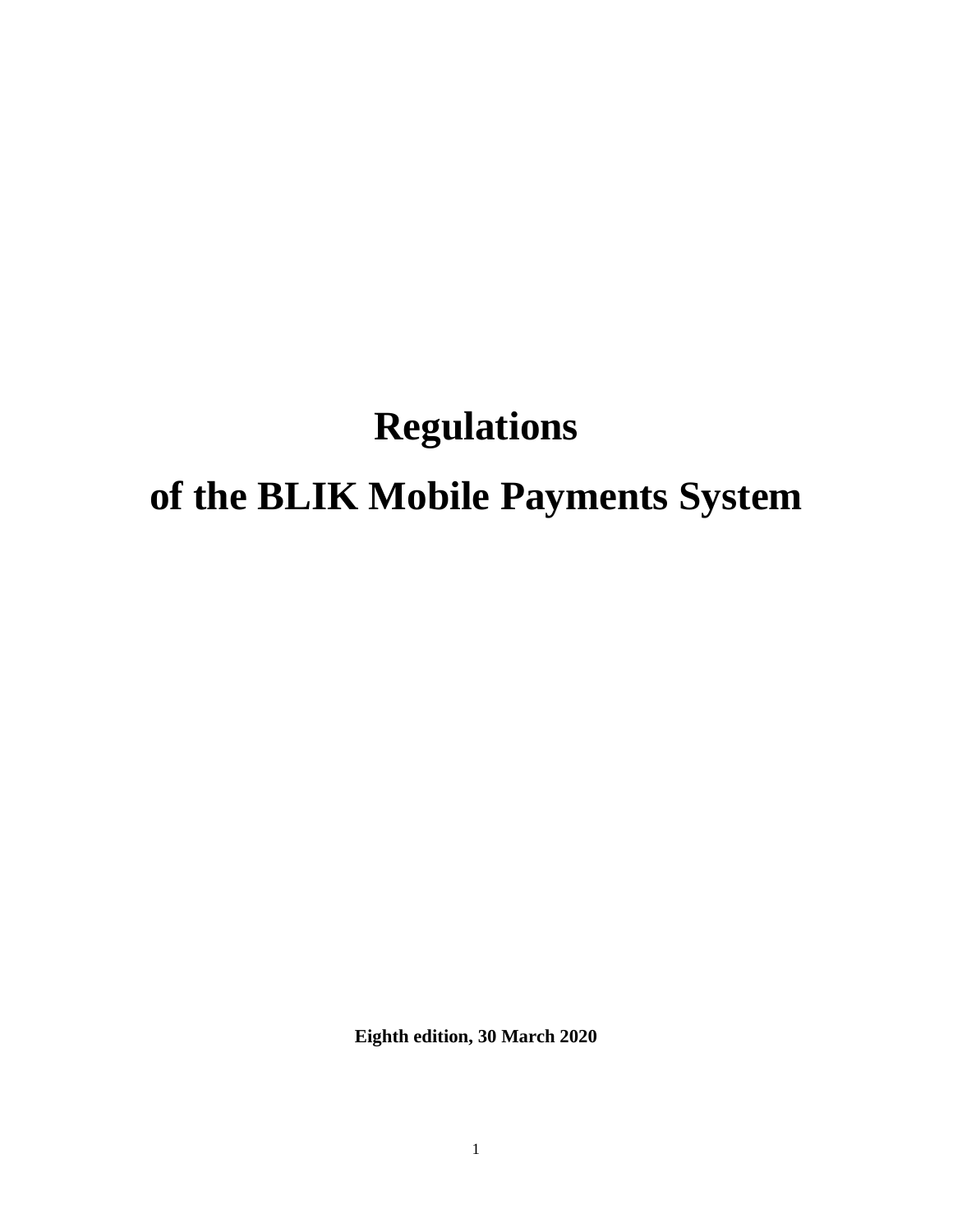# **Part A – Regulations of the BLIK Payment Scheme**

#### **I. GENERAL PROVISIONS**

§ 1.

- 1. The BLIK payment scheme is a payment scheme within the meaning of the Act of 19 August 2011 on payment services (Journal of Laws No. 199, item 1175, as amended) operated by Polski Standard Płatności Sp. z o.o. as a payment organisation, closely linked with the BLIK Mobile Payments System operated by Polski Standard Płatności Sp. z o.o. as an operator of the payment system within the meaning of the Act of 24 August 2001 on settlement finality in payment and securities settlement systems and the rules for monitoring these systems (Journal of Laws No. 123, item 1351, as amended).
- 2. This document sets forth the Regulations of the functioning of the BLIK Payment Scheme, in particular it specifies:
	- 1) the rules for participation in the scheme and duties of the Participants of this scheme;
	- 2) types of payment instruments that can be offered by Participant within the framework of the scheme;
	- 3) technical and organisational requirements related to participation in the BLIK Payment Scheme, as well as requirements pertaining to the rules for making transactions in the BLIK Payment Scheme for PSP, Issuers, Acquirers, Merchants, Users and Institutional Users, including the rules for initiation, processing and input of Mobile Transactions for clearing in the BLIK Payments System or other payment systems, as well as the settlement of these transactions;
	- 4) requirements for providers the technical infrastructure used in relation to entrusting the tasks related to the ongoing functioning of the scheme;
	- 5) processing and clearing currencies of payment transactions made using the payment instruments issued within the framework of the scheme;
	- 6) infrastructure, payment systems and payment schemes to which the functioning of the scheme will be related;
	- 7) principles of responsibility of the scheme Participants and PSP with respect to the processing and clearing of BLIK Transactions;
	- 8) principles of responsibility of the BLIK scheme Participants and PSP with respect to the processing of complaints related to BLIK Transactions;
	- 9) risks existing in relation to the functioning of the scheme and the method of managing particular types of risks related to the functioning of this scheme;
	- 10) organisational solutions of PSP as a payment organisation with respect to the structure and procedures for making decision with respect to the activities involving the processing of BLIK Transactions within the framework of the BLIK Payment Scheme, and the method of determining the costs of these activities.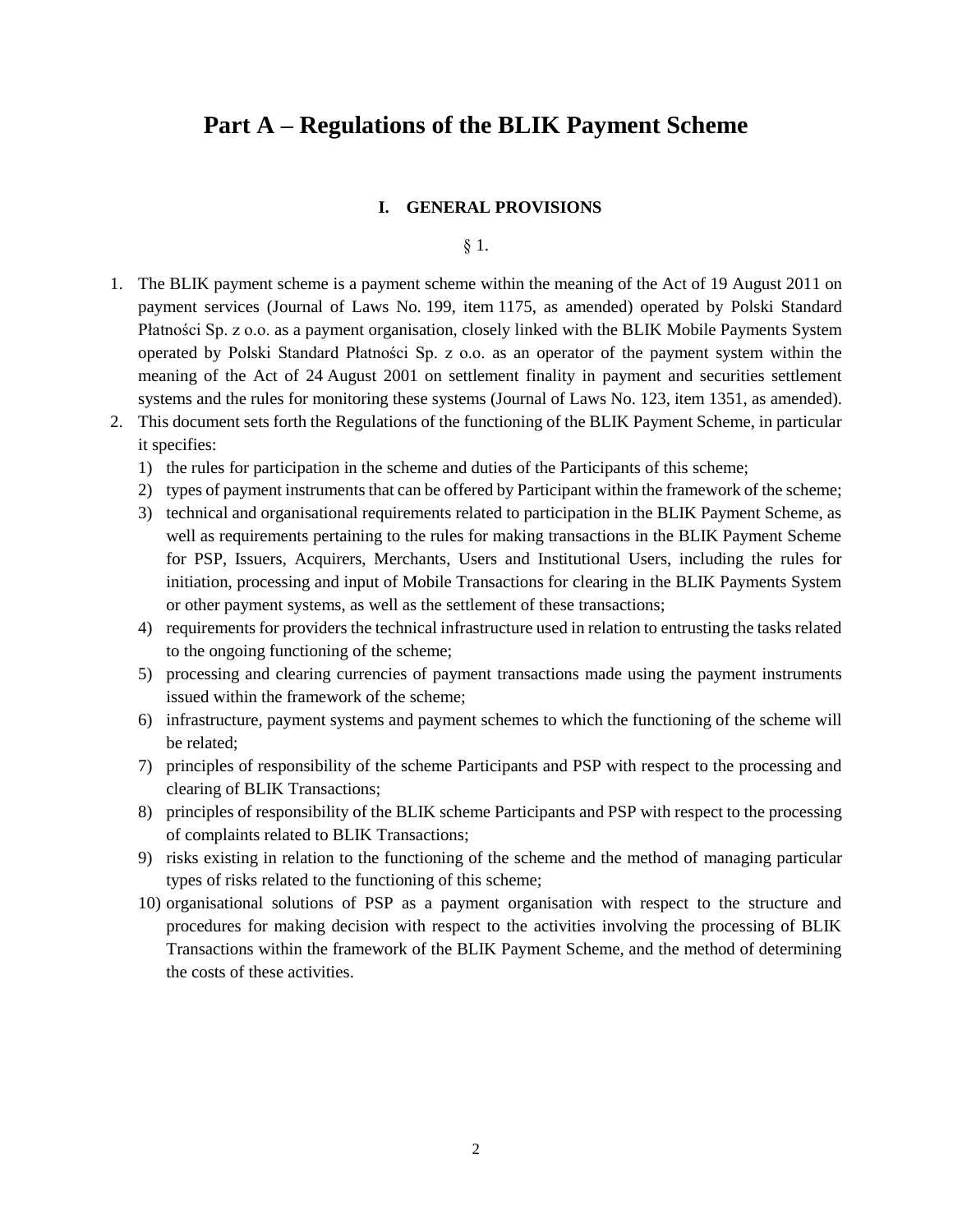Terms used in the Regulations and other documents issued by Polski Standard Płatności Sp. z o.o. in relation to the functioning of the BLIK Scheme shall have the following meaning:

| Term                  | Definition                                                                                                                                                                                                                                                                                                                                                                                            |
|-----------------------|-------------------------------------------------------------------------------------------------------------------------------------------------------------------------------------------------------------------------------------------------------------------------------------------------------------------------------------------------------------------------------------------------------|
| Acquirer              | entity being a Participant who allows the execution of Mobile Transactions<br>conducted using Accepting Devices, by transferring data pertaining to Mobile<br>Transactions for processing within the framework of the BLIK Scheme, and<br>carrying out activities resulting in the transfer of cash in relation to the execution<br>of Mobile Transactions to the Merchant or another entitled entity |
| <b>Secured Agent</b>  | Acquirer who has an account with the Securing Issuer, designated for the Clearing<br>and Settlement of Mobile Transactions input into the BLIK System by this<br>Secured Agent                                                                                                                                                                                                                        |
| Merchant              | entity authorised, based on the agreement with the Acquirer, to accept BLIK<br>Transactions and receive cash for accepting Mobile Transactions from the<br>Acquirer                                                                                                                                                                                                                                   |
| Alias                 | permanent (multiple-use) BLIK Code used for the purposes of identifying the<br>Mobile Account registered in the PSP System based on the order of the Issuer,<br>used in compliance with the Technical Specification for Participants                                                                                                                                                                  |
| Mobile Application    | application for mobile devices made available by the Issuer to the User, meeting<br>the requirements set forth in the Agreement and the Regulations, and approved by<br>PSP as a tool used by the Users to initiate or confirm BLIK Transactions                                                                                                                                                      |
| mPOS Application      | application for mobile devices made available by the Acquirer, meeting the<br>requirements set forth in the Agreement and the Regulations, and approved by<br>PSP as a tool for the Merchant accepting Mobile Transactions initiated by the User<br>with the Mobile Application                                                                                                                       |
| Authorisation         | process carried out by the Issuer to confirm the possibility of implementing the<br>BLIK Transaction by the User or the Institutional User                                                                                                                                                                                                                                                            |
| <b>Express ELIXIR</b> | Instant Transfer System operated by KIR                                                                                                                                                                                                                                                                                                                                                               |
| <b>ELIXIR</b>         | non-instant payment order clearing system operated by KIR                                                                                                                                                                                                                                                                                                                                             |
| <b>KIR</b>            | Krajowa Izba Rozliczeniowa S.A. (National Clearing House)                                                                                                                                                                                                                                                                                                                                             |
| <b>PFSA</b>           | Polish Financial Supervision Authority                                                                                                                                                                                                                                                                                                                                                                |
| One-Time Code         | string of characters or digits generated by PSP or another string of characters or<br>digits registered in the PSP System by the Issuer, which can be used only for the<br>Authorisation of a single Mobile Transaction during its validity period set in the<br><b>Technical Specification for Participants</b>                                                                                      |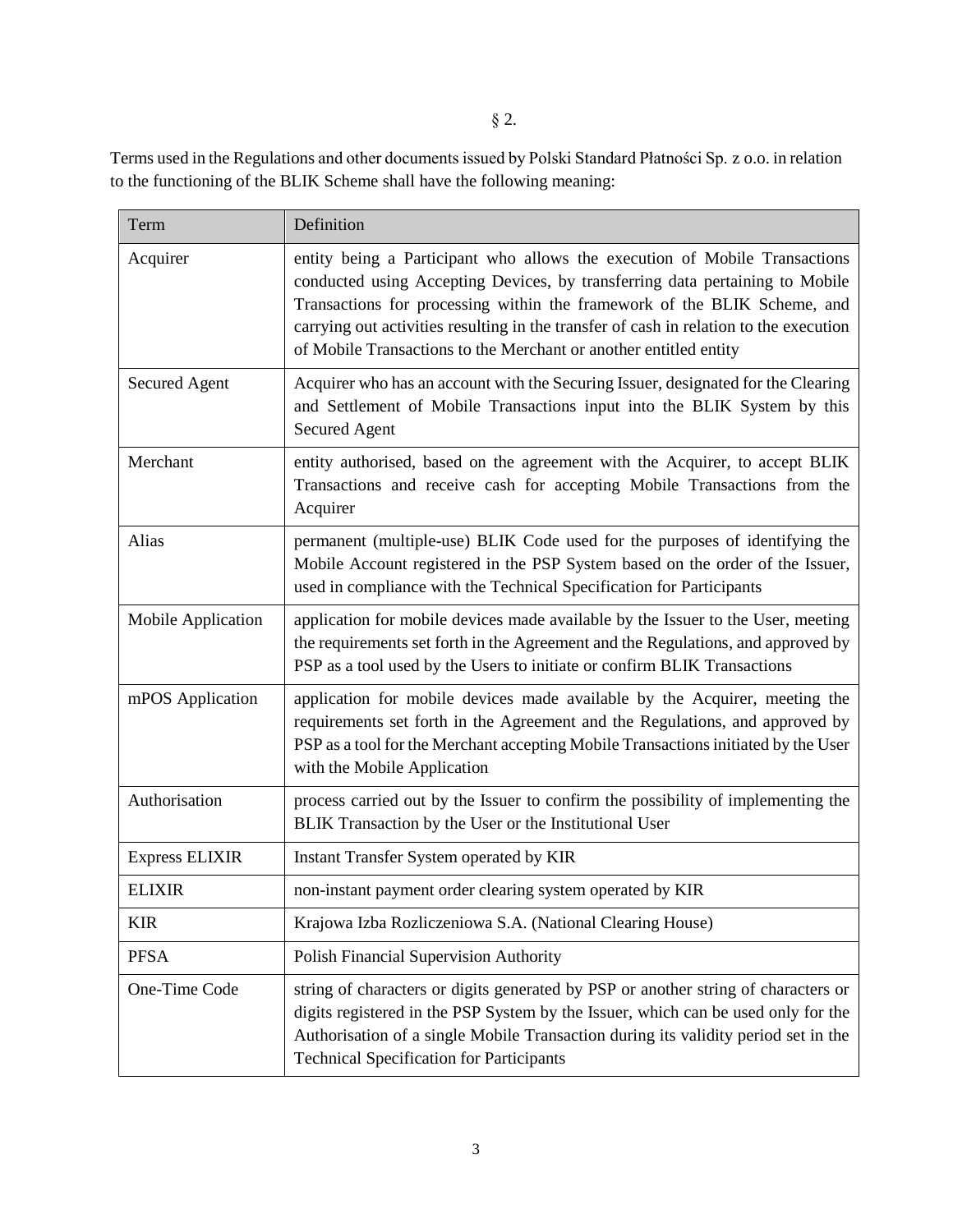| <b>BLIK Code</b>                                     | One-Time Code or an Alias necessary for the Authorisation of the BLIK<br>Transaction or authentication of a User or an Institutional User                                                                                                                                                                                                                                                                 |
|------------------------------------------------------|-----------------------------------------------------------------------------------------------------------------------------------------------------------------------------------------------------------------------------------------------------------------------------------------------------------------------------------------------------------------------------------------------------------|
| Mobile Account                                       | representation of the Mobile Application instance in the BLIK System or<br>representation of another functionality made available by the Issuer, using the<br>BLIK Code uniquely identifiable with a unique identifier assigned by the Issuer                                                                                                                                                             |
| Mastercard                                           | Mastercard Europe SA, with its registered office in Waterloo                                                                                                                                                                                                                                                                                                                                              |
| <b>MCBP</b>                                          | technology developed by Mastercard, based on tokenisation of payment<br>instruments, allowing the performance of BLIK C Transactions initiated using the<br><b>Mobile Applications</b>                                                                                                                                                                                                                    |
| <b>NBP</b>                                           | National Bank of Poland                                                                                                                                                                                                                                                                                                                                                                                   |
| Ognivo                                               | IT System enabling the exchange of information on complaints, operated by KIR                                                                                                                                                                                                                                                                                                                             |
| <b>Clearing Position</b>                             | amount credited or debited to the particular party of the Mobile Transaction, for<br>to the performance of the Mobile Transaction                                                                                                                                                                                                                                                                         |
| <b>PSP</b>                                           | Polski Standard Płatności Sp. z o.o., with its registered office in Warsaw,<br>ul. Cypryjska 72, entered into the register by the District Court for the capital city<br>of Warsaw in Warsaw, 13 <sup>th</sup> Commercial Division of the National Court Register<br>with the KRS number 0000493783, Tax Identification Number (NIP):<br>5213664494, Statistical Identification Number (REGON): 147055889 |
| <b>Technical Account</b>                             | account established by PSP for the purposes of Clearing                                                                                                                                                                                                                                                                                                                                                   |
| Participant's<br>Account                             | bank account indicated by the Participant, for the purposes of Clearing                                                                                                                                                                                                                                                                                                                                   |
| Regulations                                          | contract template document, attached as an appendix to the Agreement on                                                                                                                                                                                                                                                                                                                                   |
|                                                      | Participation, including the Regulations of the BLIK Payment Scheme and the<br>Regulations of the BLIK Payment System, together with appendices to this<br>document setting forth the principles for the functioning of the BLIK Scheme and<br>the BLIK system                                                                                                                                            |
| Regulations of the<br><b>BLIK</b> Payment<br>Scheme  | Part A of the Regulations describing the Regulations for the functioning of the<br><b>BLIK</b> Scheme                                                                                                                                                                                                                                                                                                     |
| Regulations of the<br><b>BLIK</b> Payments<br>System | Part B of the Regulations describing the Regulations for the functioning of the<br><b>BLIK</b> System                                                                                                                                                                                                                                                                                                     |
| Clearing                                             | process carried out by PSP in order to calculate liabilities and receivables of each<br>of the Participants and the Cooperating Scheme of the BLIK System, taking<br>account fees due to Issuers and Acquirers                                                                                                                                                                                            |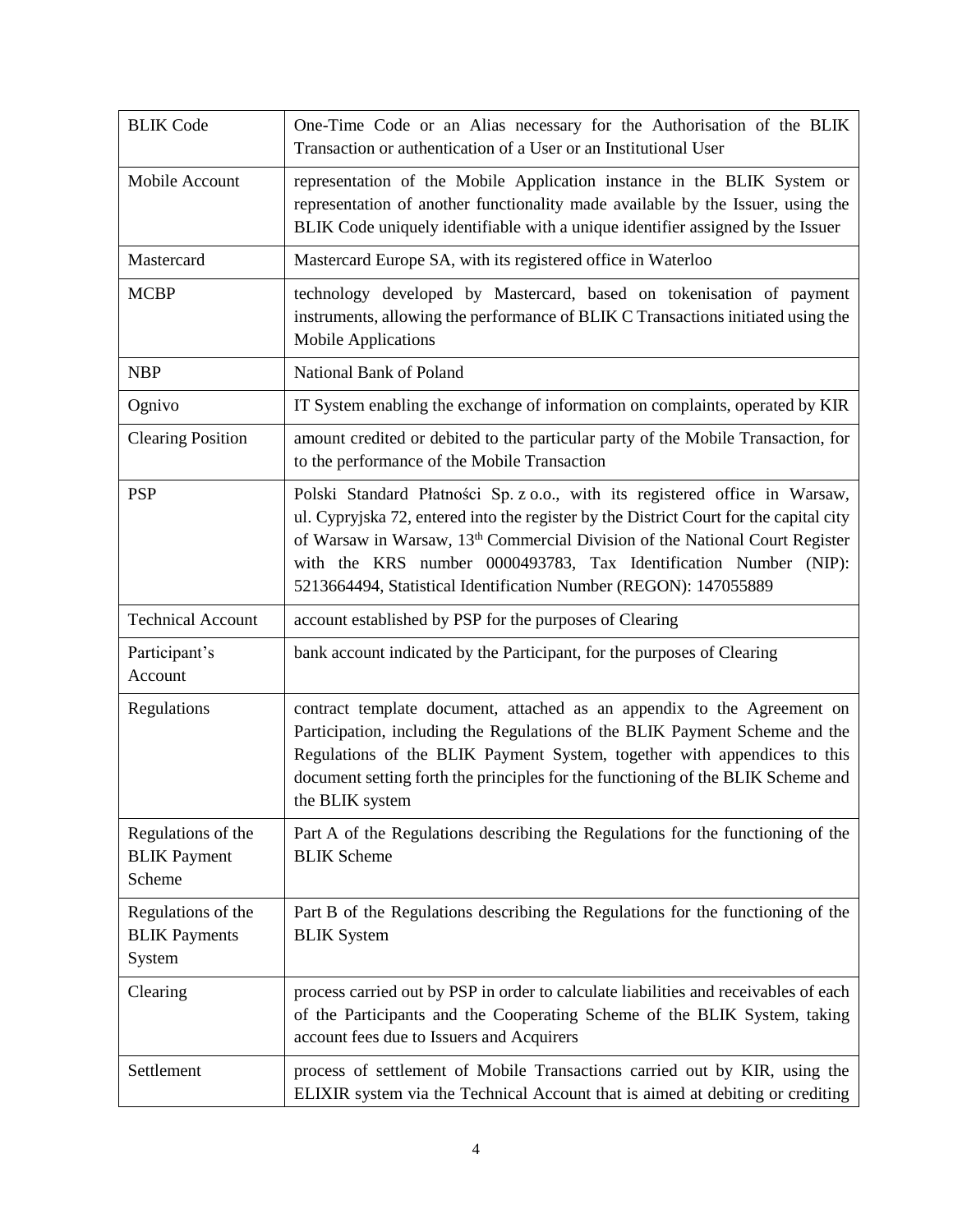|                                                            | accounts of Issuers, and crediting accounts of Acquirers or the Cooperating<br>Scheme, whereas in the case of Secured Agents, aimed at debiting or crediting<br>accounts maintained for these entities by Securing Issuers, based on the Clearing<br>prepared by PSP                                                                                                                                                                                                                                                                                                                                                                              |
|------------------------------------------------------------|---------------------------------------------------------------------------------------------------------------------------------------------------------------------------------------------------------------------------------------------------------------------------------------------------------------------------------------------------------------------------------------------------------------------------------------------------------------------------------------------------------------------------------------------------------------------------------------------------------------------------------------------------|
| <b>BLIK-C</b><br>Transactions<br><b>Acceptance Network</b> | entities running points of sales or service points, operating contactless payment<br>terminals allowing acceptance of BLIK-C Transactions, marked with the BLIK or<br>Mastercard mark, located in the territory of the Republic of Poland or outside the<br>territory of the Republic of Poland                                                                                                                                                                                                                                                                                                                                                   |
| <b>PSP</b> Clearing<br>Session                             | time period, based on which Clearing Positions of the Participants and the<br>Cooperating Scheme are calculated with respect to Mobile Transactions that were<br>transferred for Clearing during that period                                                                                                                                                                                                                                                                                                                                                                                                                                      |
| Technical<br>Specification for<br>Participants             | document presenting an overall description of the rules of the functioning of the<br>BLIK System, attached as an appendix to the Rules                                                                                                                                                                                                                                                                                                                                                                                                                                                                                                            |
| <b>BLIK</b> Scheme                                         | BLIK Payment Scheme operated in relation to the BLIK Mobile Payments System<br>by PSP as a payment organisation within the meaning of the Act of 19 August<br>2011 on payment services, allowing the correct execution of Mobile Transactions<br>cleared in the BLIK System and allowing the execution of other BLIK<br>Transactions cleared through interbank transfers, or in payments systems other<br>than the BLIK System, operated based on the Act of 24 August 2001 on settlement<br>finality in payment and securities settlement systems and the rules for monitoring<br>these systems (Journal of Laws No. 123, item 1351, as amended) |
| <b>BLIK</b> System                                         | BLIK Payment System operated by PSP based on licence no. D/III/SP/2014,<br>issued by the President of the National Bank of Poland, being a payment system<br>within the meaning of the Act of 24 August 2001 on settlement finality in payment<br>and securities settlement systems and the rules for monitoring these systems<br>(Journal of Laws No. 123, item 1351, as amended)                                                                                                                                                                                                                                                                |
| <b>BLIK Mobile</b><br>Payments System                      | functionally-related BLIK Scheme and the BLIK System                                                                                                                                                                                                                                                                                                                                                                                                                                                                                                                                                                                              |
| <b>SPN Instant Transfer</b><br>System                      | instant transfer system enabling on-line interbank settlements                                                                                                                                                                                                                                                                                                                                                                                                                                                                                                                                                                                    |
| PPS System                                                 | all IT systems used by PSP for the purposes related to the operation of the BLIK<br>Scheme and the BLIK System or any of them                                                                                                                                                                                                                                                                                                                                                                                                                                                                                                                     |
| <b>Tokenisation System</b>                                 | MDES IT system, managed and operated by Mastercard, carrying out the<br>tokenisation function, used in the processes necessary for the purposes of<br>executing BLIK-C Transactions                                                                                                                                                                                                                                                                                                                                                                                                                                                               |
| Cooperating Scheme                                         | payment scheme within the meaning of the Act of 19 August 2011 on payment<br>services, being a payment card system, operated by Mastercard and notified to the<br>National Bank of Poland in accordance with Article 132zo of the Act of 19 August                                                                                                                                                                                                                                                                                                                                                                                                |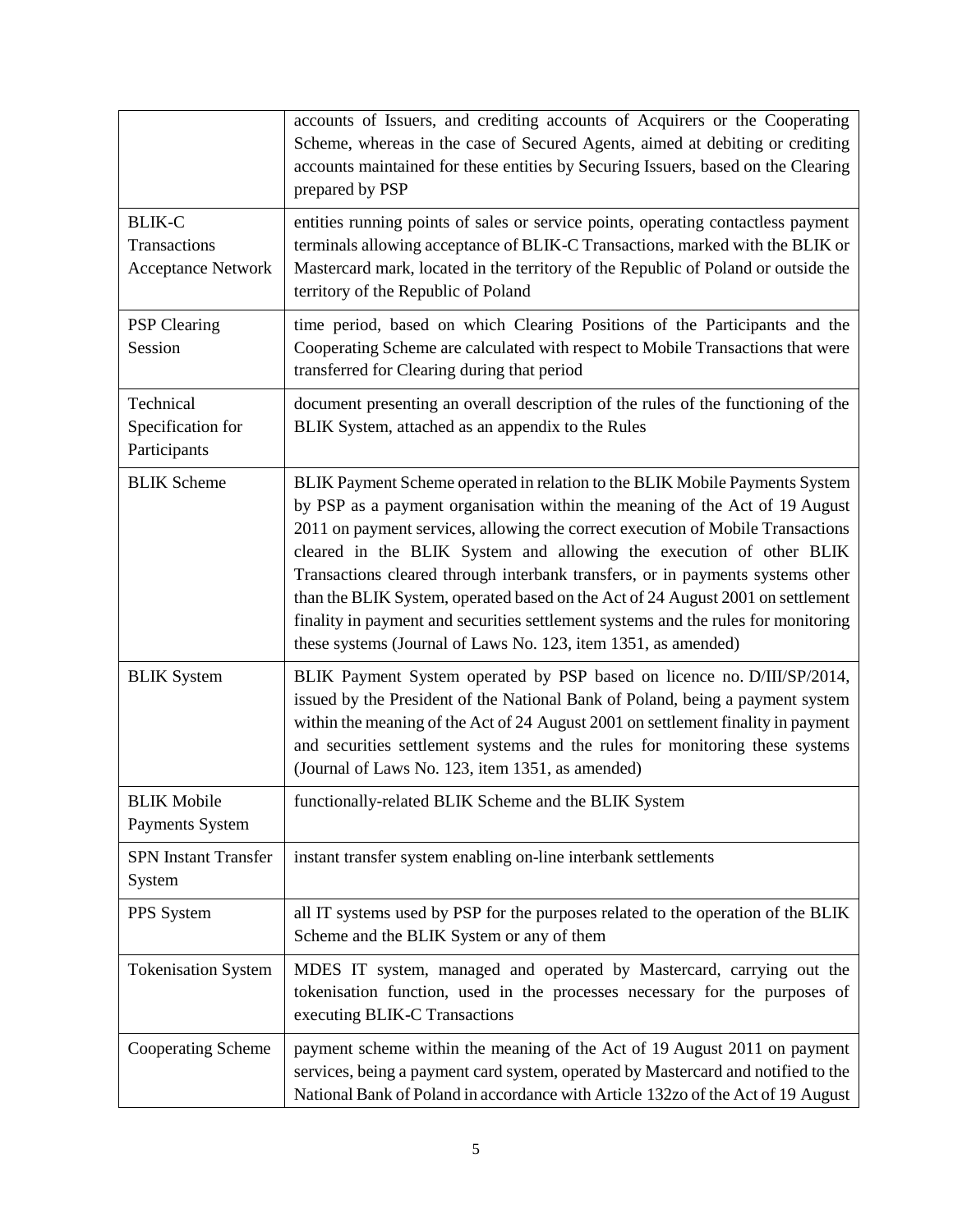|                              | on payment service, cooperating with Polski Standard Płatności Sp. z o.o. with<br>respect to BLIK-C Transaction processing                                                                                                                                                                                                                                                                                                                                                                                                                                                                                                                                                                                                                                                            |
|------------------------------|---------------------------------------------------------------------------------------------------------------------------------------------------------------------------------------------------------------------------------------------------------------------------------------------------------------------------------------------------------------------------------------------------------------------------------------------------------------------------------------------------------------------------------------------------------------------------------------------------------------------------------------------------------------------------------------------------------------------------------------------------------------------------------------|
| <b>BLIK Transaction</b>      | transaction initiated or executed using the BLIK Code in accordance with the<br>Agreement on Participation or another agreement concluded with PSP, by the<br>Participant using BLIK Codes                                                                                                                                                                                                                                                                                                                                                                                                                                                                                                                                                                                            |
| <b>BLIK-C Transaction</b>    | Mobile Transaction initiated with the Mobile Application in the POS terminal<br>operated by an entity belonging to the BLIK-C Transactions Acceptance Network,<br>implemented in a contactless way, based on the Alias, using the Tokenisation<br>System and MCBP.                                                                                                                                                                                                                                                                                                                                                                                                                                                                                                                    |
| <b>Mobile Transaction</b>    | shall mean:                                                                                                                                                                                                                                                                                                                                                                                                                                                                                                                                                                                                                                                                                                                                                                           |
|                              | transfer of cash to the account of the Merchant, made through the<br>a)<br>Acquirer providing services to this Merchant, debiting the account kept<br>by the Issuer for the User, based on the order initiated by the User using<br>the Mobile Application; or                                                                                                                                                                                                                                                                                                                                                                                                                                                                                                                        |
|                              | b) cash withdrawal or payment executed based on the order made by the<br>User, using the Mobile Application; or                                                                                                                                                                                                                                                                                                                                                                                                                                                                                                                                                                                                                                                                       |
|                              | c) transfer of cash to the account of the User, made through the Cooperating<br>Scheme or the Acquirer providing services to this Merchant, who<br>accepted the order to return cash to the account of the User, initiated using<br>the Mobile Application or unique identifier of the Mobile Transaction to<br>which the return refers; or                                                                                                                                                                                                                                                                                                                                                                                                                                           |
|                              | transfer of cash to the account of the Cooperating Scheme, debiting the<br>$\rm d$<br>account kept by the Issuer for the User, made based on the order to<br>execute the BLIK-C Transaction initiated by the User using the Mobile<br>Application.                                                                                                                                                                                                                                                                                                                                                                                                                                                                                                                                    |
|                              | P2P Transaction cleared using the BLIK System or P2P-R Transaction<br>e)<br>cleared using the BLIK System.                                                                                                                                                                                                                                                                                                                                                                                                                                                                                                                                                                                                                                                                            |
| P <sub>2</sub> P Transaction | transaction made within the framework of the BLIK Scheme, using internal<br>transfers (for P2P Transactions between Users or between the Institutional User<br>and the User, where they are the clients of the same Issuer), Instant Transfer<br>System or the BLIK System between two Users or between the Institutional User<br>and the User, without intermediation of the Acquirer, in the case of which the<br>NRB number of the recipient is determined using the Mobile Accounts database,<br>whereas the sender identifies the recipient using a unique identifier previously<br>explicitly assigned to the recipient in compliance with requirements set forth in<br>the Technical Specification for Participants, especially a mobile telephone number<br>or e-mail address |
| P2P-R Transaction            | transaction made within the framework of the BLIK Scheme, using internal<br>transfers (for P2P-R Transactions between Users, where they are the clients of the<br>same Issuer), Instant Transfer System or the BLIK System between two Users,                                                                                                                                                                                                                                                                                                                                                                                                                                                                                                                                         |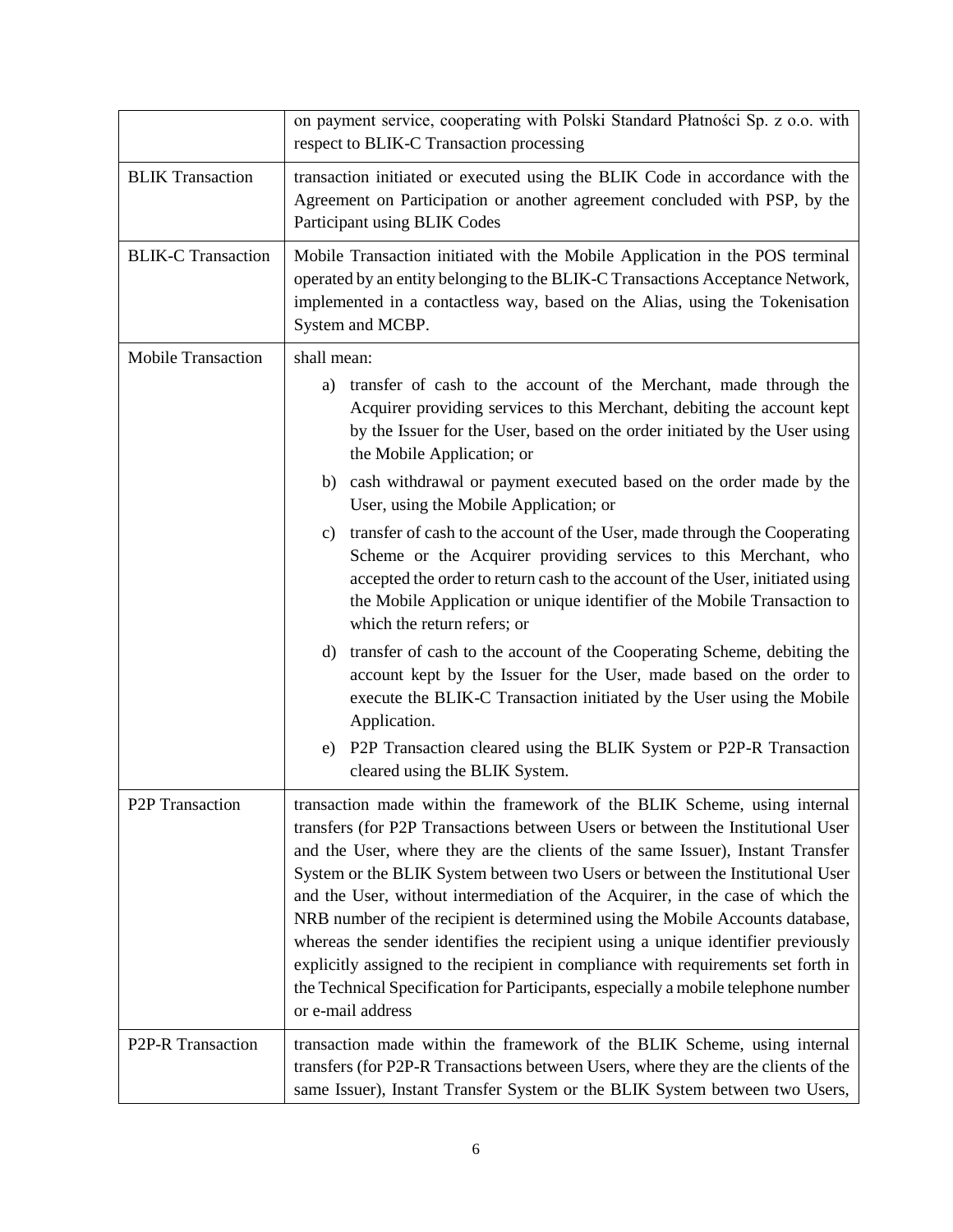|                               | without intermediation of the Acquirer, initiated by the payment recipient by<br>sending the message with a request for the transfer to the transfer sender through<br>the PSP System, including information on details of the User requesting the<br>transfer in compliance with requirements set forth in the Technical Specification<br>for Participants. |
|-------------------------------|--------------------------------------------------------------------------------------------------------------------------------------------------------------------------------------------------------------------------------------------------------------------------------------------------------------------------------------------------------------|
| Participant                   | entity that concluded with PSP the Agreement on Participation, meeting<br>conditions of participation in the BLIK Scheme and in the BLIK System set forth<br>in the Rules and the Agreement on Participation                                                                                                                                                 |
| Agreement on<br>Participation | agreement concluded by and between PSP and the Participant, setting forth<br>general principles of the functioning of the BLIK Scheme and the BLIK System,<br>and describing obligations of PSP and the Participant with respect to PSP making<br>available services within the framework of the BLIK Scheme and the BLIK<br>System, and the BLIK Scheme     |
| <b>Accepting Device</b>       | device or software allowing initiating BLIK Transactions, in particular a POS<br>terminal, software installed in the Internet store (eCommerce, mCommerce),<br>mPOS Application, ATM, operated by the Merchant, Acquirer or an entity<br>functioning in the BLIK-C Transactions Acceptance Network that is neither the<br>Merchant nor the Acquirer          |
| User                          | natural person, who uses the activated Mobile Application of this Issuer or another<br>service or functionality made available by the Issuer, using the BLIK Code, in<br>accordance with the agreement with the Issuer                                                                                                                                       |
| <b>Institutional User</b>     | legal person or unincorporated organisational unit that is granted legal capacity<br>by the act, who uses the BLIK functionalities as provided for in the Technical<br>Specification for Participants for this category of users, in accordance with the<br>agreement with the Issuer                                                                        |
| Issuer                        | entity that is the Participant of the BLIK System and the BLIK Scheme, making<br>available the Mobile Application to its clients, in order to enable the execution of<br><b>BLIK Transactions</b>                                                                                                                                                            |
| <b>Securing Issuer</b>        | Issuer obliged to ensure, on its nostro account with the NBP, the cash necessary<br>for the purposes of Clearing and Settlement of Mobile Transactions input into the<br>BLIK System by Secured Agents, for whom this Issuer keeps accounts designated<br>for Clearing and Settlement of Mobile Transactions                                                 |
| Mark                          | trademark determined in an appendix to the Agreement on Participation, property<br>copyrights to which are held by PSP                                                                                                                                                                                                                                       |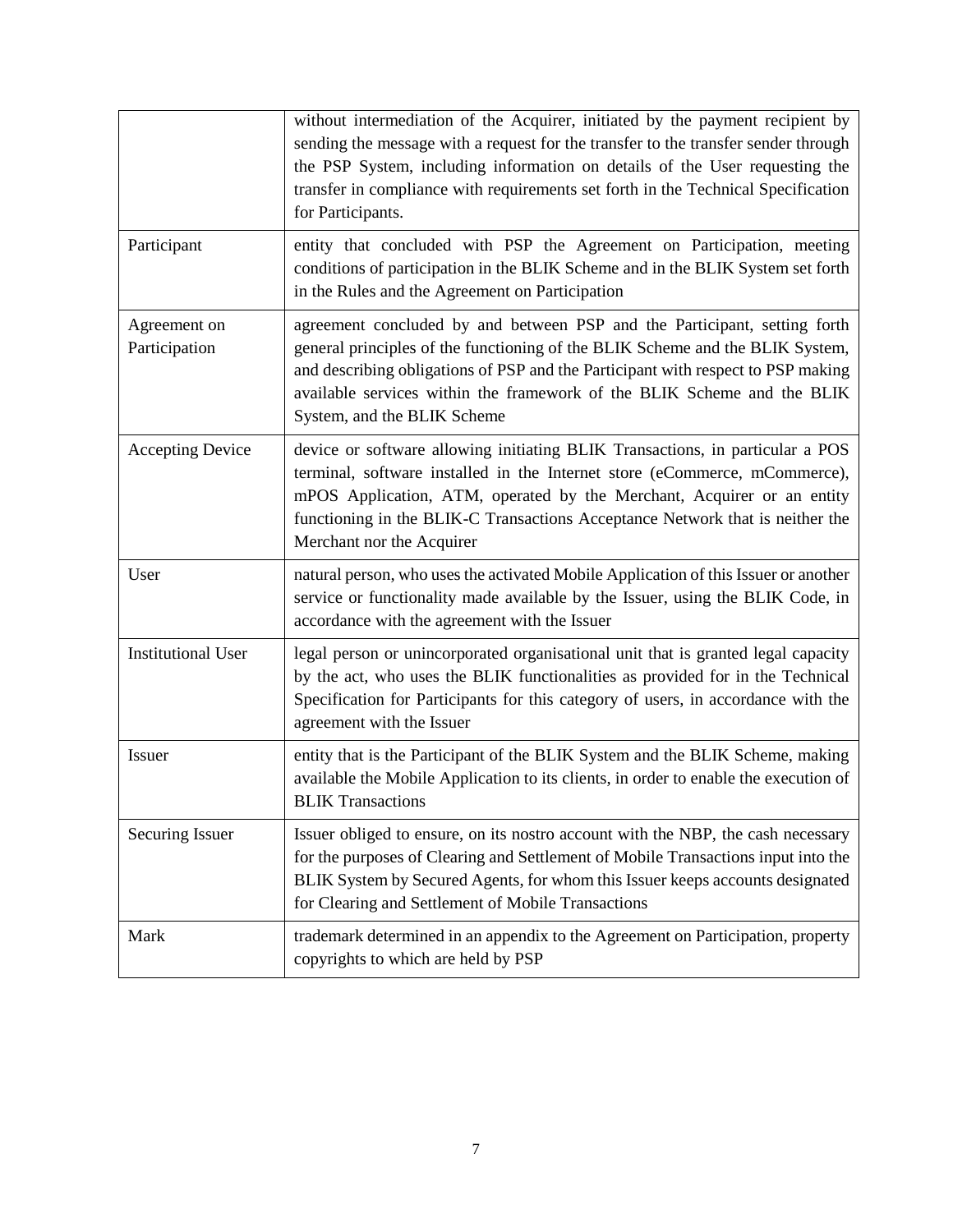#### **II. GENERAL INFORMATION ON THE BLIK SCHEME**

#### § 3.

- 1. The BLIK Scheme operates on a continuous basis, i.e. on each day of the year, twenty-four hours a day, excluding scheduled technical breaks.
- 2. Payment transactions made using payment instruments issued within the framework of the BLIK Scheme are processed and cleared in Polish zloty.
- 3. BLIK Transactions can be initiated by Users and Institutional Users, at any time during the operation of the BLIK Scheme.
- 4. Mobile Transactions are cleared in net amounts, taking into account fees due to Issuers, Acquirers and the Cooperating Scheme.
- 5. Fees for services made available to Participants within the framework of the BLIK Scheme are calculated in accordance with the price list of services provided by PSP, attached as appendix no. 1 to the Regulations, and are settled based on invoices issued on a monthly basis.
- 6. Organisational solutions of PSP as a payment organisation with respect to the structure and procedures for making decision with respect to the activities involving the processing of BLIK Transactions within the framework of the BLIK Payment Scheme should ensure stable and safe functioning of the BLIK Scheme, and guarantee PSP's independence in terms of accounting, organisation and decision-making within the scope in question.
- 7. PSP independently and autonomously determines the costs of the activities carried out, involving the processing of BLIK Transactions, and takes these costs into account when developing the financial model of its functioning as a payment organisation operating the BLIK Scheme.
- 8. Principles of access to the BLIK Scheme are determined based on criteria that are objective, equal and proportional. Limitations of access to the BLIK Scheme cannot be greater than necessary in order to ensure the protection against specific risks, especially settlement risk, operational risk and business risk, and the financial and operational protection of the stability of the BLIK Scheme.
- 9. As a payment organisation, PSP operates the BLIK System using its own technical infrastructure or establishes cooperation with providers, who as a result of mandating them to carry out tasks related to the current functioning of the BLIK Scheme, provide services at the level ensuring effective and stable functioning of the BLIK Scheme.
- 10. Participation in the BLIK Scheme and the BLIK System involves the Participants incurring business risks resulting from the potential occurrence of events triggering the settlement guarantee mechanism in accordance with the principles of the functioning of the BLIK System, and operational risks related to the potential occurrence of events involving the inability to process data by PSP or other disruptions of the functioning of the BLIK Scheme or the BLIK System.
- 11. The Issuer is the Participant providing to the User or the Institutional User a payment service involving the provision of access to the payment instrument that allows commissioning the execution of BLIK Transactions. The Acquirer performs activities necessary to execute the BLIK Transaction, intermediating as the Participant of the BLIK Scheme and the BLIK System in the performance of the payment service provided to the User or the Institutional User by the Issuer making available the payment instrument in the form of a Mobile Application, service or function using the BLIK Code.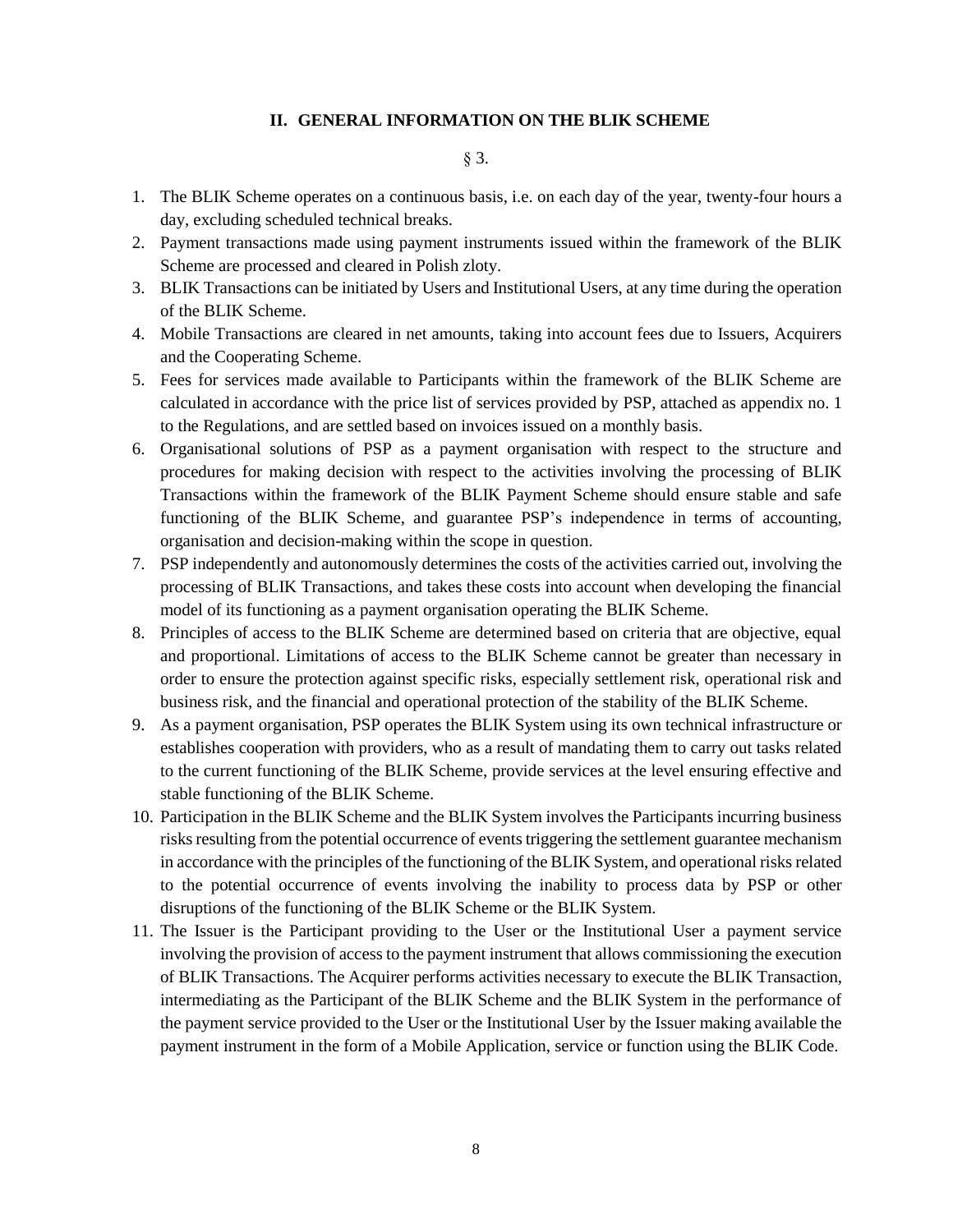12. PSP processes the personal data of Users entrusted by Participants or the Cooperating Scheme within the scope specified in Agreements on Participation or other agreements for the purposes of performing activities related to the operation of the BLIK Scheme and the BLIK System.

# **III. PARTICIPATION IN THE BLIK SCHEME AND THE BLIK SYSTEM**

# § 4.

- 1. Any entity with a registered office on the territory of a member state of the European Economic Area, that is authorised to carry out activities in the Republic of Poland in accordance with applicable regulations, as well as meets all the conditions listed below, can be a Participant of the BLIK Scheme and the BLIK System:
- a. is a domestic bank, branch of a foreign bank, credit institution or branch of a credit institution within the meaning of the Act of 29 August 1997 – Banking Law (consolidated text of 15 September 2017, Journal of Laws of 2017, item 1876), payment institution, hybrid payment institution, electronic money institution, hybrid electronic money institution, small payment institution with legal personality or hybrid small payment institution with legal personality within the meaning of the Act of 19 August 2011 on payment services (consolidated text of 28 September 2017, Journal of Laws of 2017, item 2003);
- b. signed the Agreement on Participation in the BLIK System or the Agreement on Indirect Participation in the BLIK System, and has accepted the provisions of the Regulations and other appendices to the Agreement, especially the Technical Specification for Participants;
- c. holds a Participant's Account
- d. in the case of the Issuer is authorised to provide payment services involving the issuance of payment instruments, and participates in the ELIXIR system operated by KIR and has a current account with the NBP (indirect participation) or indicates, in the Agreement on Indirect Participation in the BLIK System, a current account with the NBP of the Issuer having a current account with the NBP that will be used for clearing purposes (indirect participation);
- e. in the case of the Acquirer based on the received administrative licence to carry out activities, is authorised to provide payment services involving acquiring, acceptance of cash payments, making cash withdrawals from the payment account or execution of payment transactions;
- f. will pay the fee for joining the BLIK System in accordance with the price list of services provided by PSP (appendix no. 1 to the Regulations);
- g. will pass the technology tests within the scope of cooperation with the PSP System, carried out in keeping with the principles and within the scope specified in the Technical Specification for Participants;
- h. will not generate risk to the stability and proper functioning of the BLIK Scheme and the BLIK System;
- i. will agree with PSP on the date of joining the BLIK System, will carry out the activities necessary to execute BLIK Transactions no later than 18 months of the date of concluding the Agreement on Participation in the BLIK System, and will not make a declaration of will resulting in excluding the application of the provisions of the Regulations determining the principles of the functioning of the BLIK System or BLIK Scheme to this entity.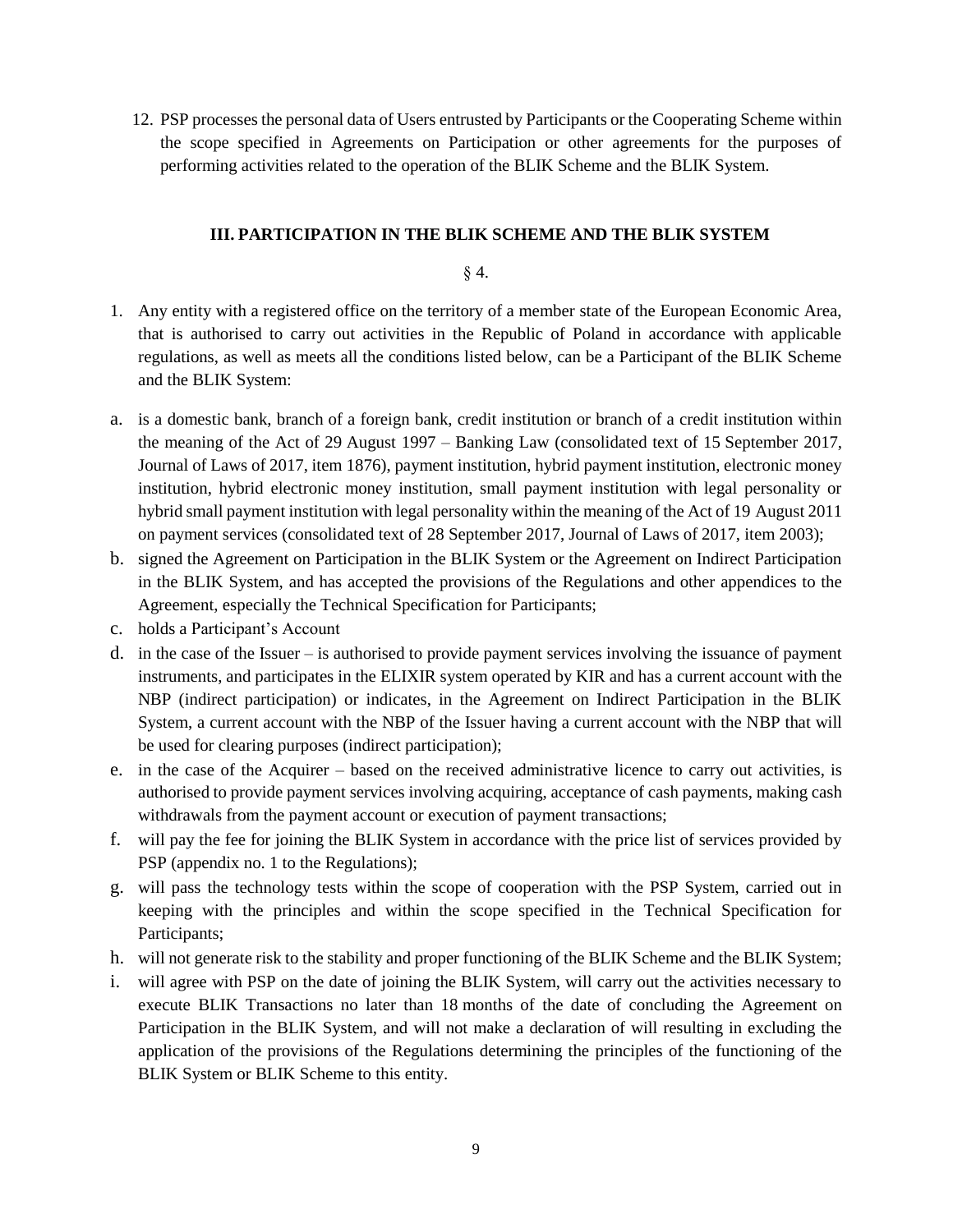- 2. Participation in the BLIK Scheme is linked to participating in the BLIK System. The Participant cannot use the BLIK Scheme without concluding the Agreement on Participation in the BLIK System.
- 3. Certain functionalities may be made available to the Participant on the condition that this Participant meets the conditions set out in the Agreement on Participation or the Regulations.

# **IV. OBLIGATIONS OF PSP AND THE PARTICIPANTS, AS WELL AS PRINCIPLES OF RESPONSIBILITY WITH RESPECT TO THE PROCESSING AND CLEARING OF BLIK TRANSACTIONS**

## § 5.

PSP shall be responsible for ensuring that the functioning of the BLIK Scheme and the BLIK System complies with legal regulations, as well as for ensuring the safety and effectiveness of the functioning of the BLIK Scheme and the BLIK System, and for the management of the BLIK Scheme and the BLIK System, and in particular, it shall:

- a. determine the principles of participation in the BLIK Scheme and the BLIK System;
- b. evaluate the compliance of solutions used by Participants with requirements set forth in the Agreement and the Regulations;
- c. promote the Mark used to distinguish the BLIK Scheme and the BLIK System, and manage this Mark;
- d. develop the acceptance network for the BLIK Scheme in cooperation with Participants;
- e. gather and make available to Participants information on the acceptance network for the BLIK Scheme;
- f. arrange campaigns promoting BLIK Transactions;
- g. set forth the requirements and technical standards determining the principles of the functioning of the BLIK Scheme and the BLIK System;
- h. set forth the requirements and technical standards determining the principles of communication between the BLIK Scheme and the BLIK System, and the Participant;
- i. set out uniform and non-discriminatory criteria for authorising the use of Mobile Applications made available by the Issuers within the framework of the BLIK System and the BLIK Scheme;
- j. establish the security principles of the BLIK Scheme and the BLIK System;
- k. carry out periodic audits of the Participant's compliance with the Agreement on Participation, Regulations and the Technical Specification for Participants;
- l. develop functionalities made available in the BLIK Scheme and the BLIK System;
- m. set standards of the clearing process, complaint and other report processing, as well as a uniform format for communicating with Participants and the Cooperation Scheme;
- n. notify Participants of non-compliances of solutions used by the Participants with requirements set forth in the Agreement or the Regulations, specify the time limit for rectification thereof and take steps aimed at eliminating these non-compliance by the Participants;
- o. analyse risks in relation to the functioning of the BLIK Scheme and determine the method of managing particular types of risks related to the functioning of the BLIK Scheme.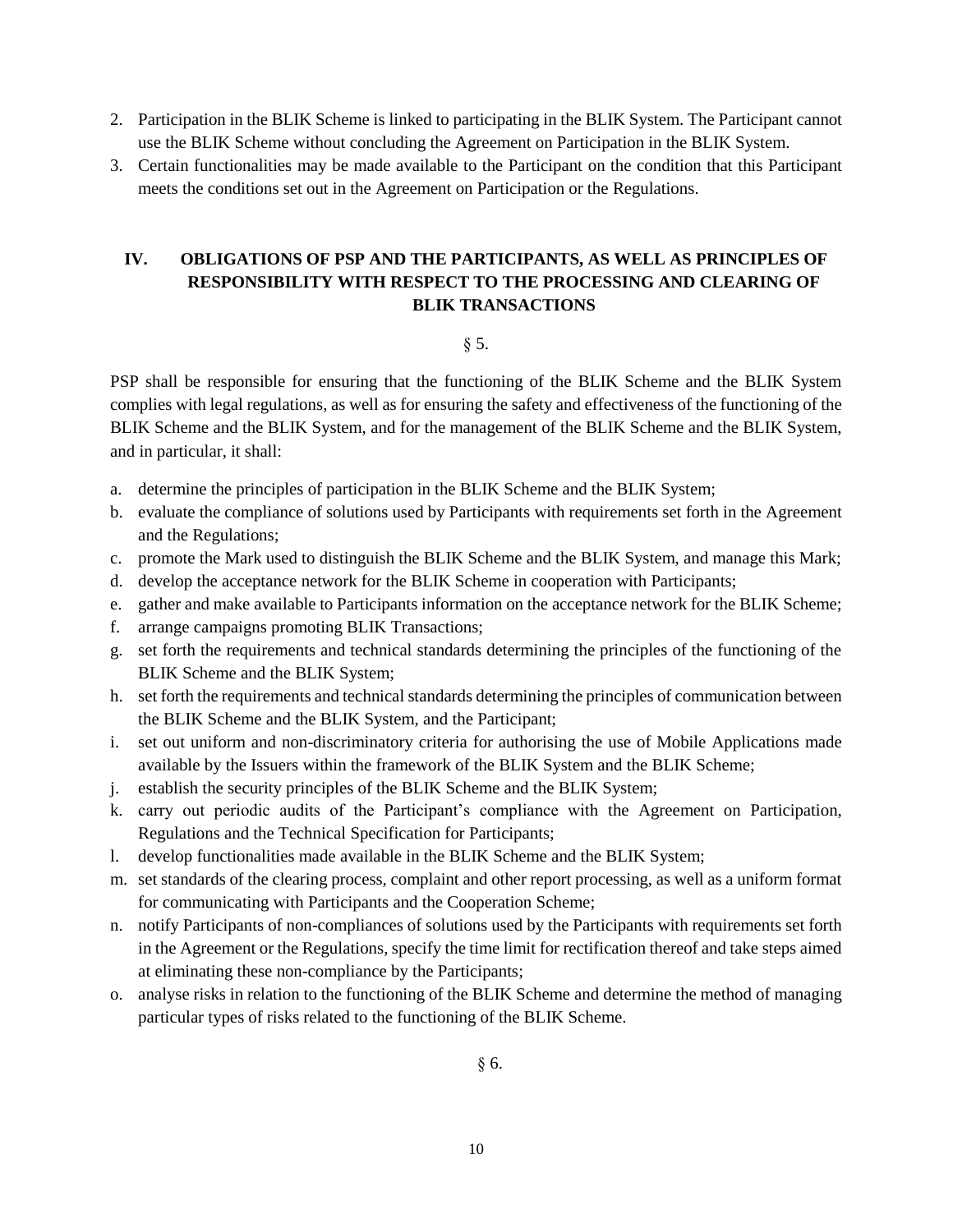With respect to the operation of the BLIK Scheme and the BLIK System, PSP is obliged to act in compliance with the provisions of the Agreement on Participation, Regulations and the requirements of the Technical Specification for Participants. In particular, PSP shall:

- a. ensure operation of the BLIK System in compliance with the conditions described in the Technical Specification for the Participant;
- b. verify BLIK Transactions transferred to the BLIK System in view of compliance with technical conditions referred to in the Technical Specification for Participants;
- c. notify the Participants in the case of sending messages inconsistent with the Technical Specification for Participants;
- d. verify whether the Issuer satisfied the criteria for the authorisation for using Mobile Applications made available by the Issuers and used within the framework of the BLIK System;
- e. enable the Participants to connect to the infrastructure of the BLIK System in compliance with the conditions described in the Technical Specification for Participants;
- f. identify the technical and organisational solutions allowing the flow of data necessary for the purposes of examining the Participants' complaints with respect to BLIK Transactions;
- g. notify the Participants, at least five days in advance, of the unavailability of the BLIK System as a result of scheduled technical break;
- h. immediately notify Participants of any failure of the BLIK System;
- i. provide services involving the generation and recording of BLIK Codes used to execute BLIK Transactions;
- j. maintain the Mobile Accounts database and ensure the tele-information structure necessary for the execution of BLIK Transactions;
- k. prepare clearing files for the purposes of Settlement of Mobile Transactions between BLIK System Participants;
- l. undergo periodic audits to ensure compliance of the functioning of the BLIK Scheme with the provisions of the Agreement on Participation, Regulations and the requirements of the Technical Specification for Participants;
- m. carry out activities related to triggering the Settlement guarantee mechanism referred to in the Regulations of the BLIK Payment System;
- n. carry out activities related to the processing of complaints related to BLIK Transactions;
- o. take decisions on a new Participant joining the BLIK Scheme and the BLIK System, as well as making available particular functionalities of the BLIK Scheme and the BLIK System to Participants.
	- § 7.
- 1. The Participant shall be obliged to act in compliance with the provisions of the Agreement on Participation, Regulations and the requirements of the Technical Specification for Participants, and in particular shall be obliged to:
- a. execute BLIK Transactions in a way consistent with the Technical Specification for Participants;
- b. connect to the infrastructure of the BLIK System in compliance with the conditions described in the Technical Specification for Participants;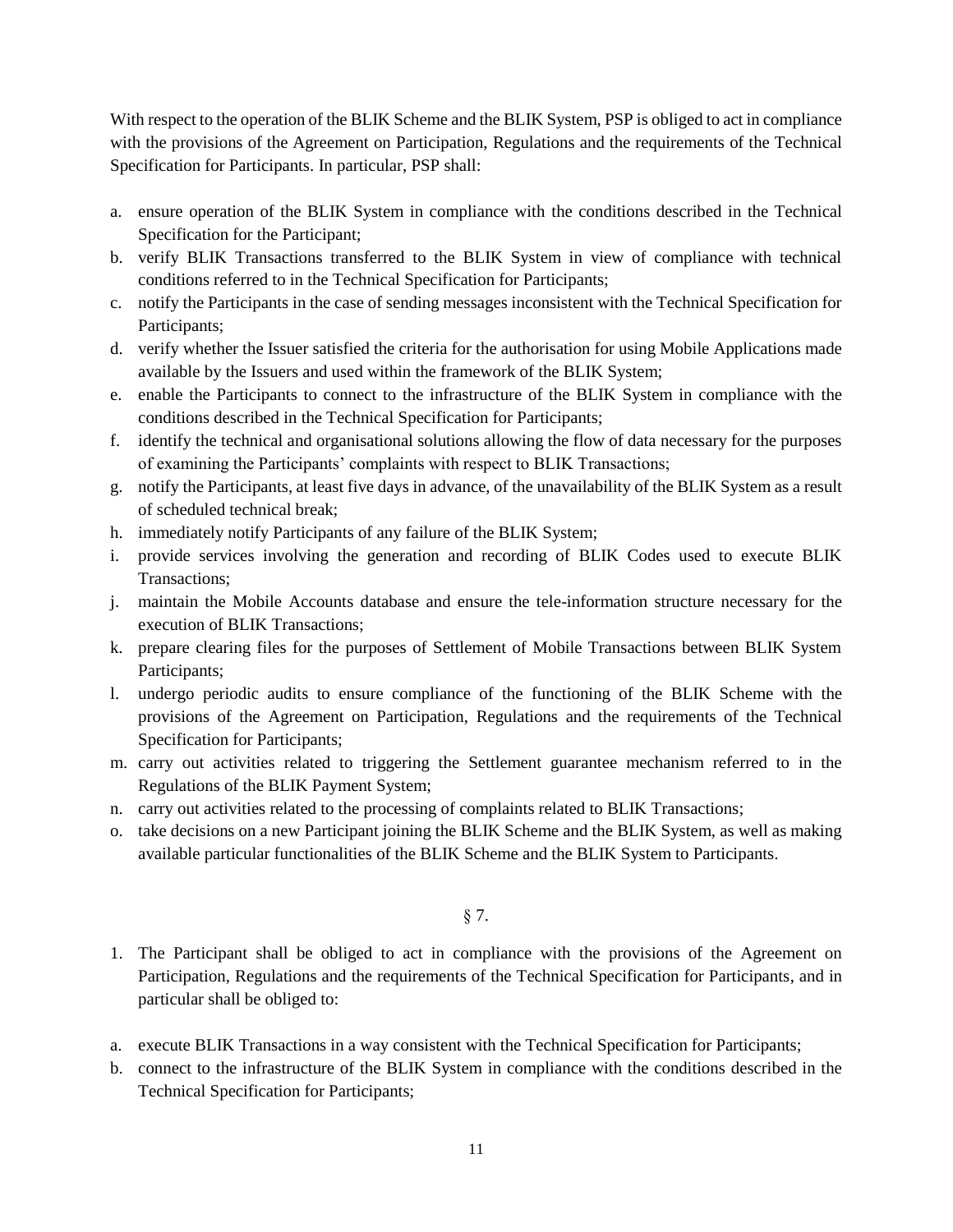- c. undergo periodic tests and audits in accordance with the conditions set in the Agreement on Participation;
- d. notify of scheduled maintenance breaks in the Participant's IT System five days in advance, and of any failures – immediately;
- e. immediately notify PSP of the occurrence and removal of failures of the Participant's system;
- f. immediately notify of any changes of its data provided to PSP;
- g. use the Trademark for the purposes of promoting BLIK Transactions and P2P Transactions;
- h. if the Participant is the Acquirer being the Secured Agent, this Agent shall be additionally obliged to:
	- keep a bank account for the purposes of Clearing and Settlement of Mobile Transactions input into the BLIK System by this Secured Agent with the Issuer being the Securing Issuer for this Secured Agent;
	- conclude an Annex to the Agreement on Participation for the Secured Agent;
- i. if the Participant is the Issuer being the Secured Issuer, this Issuer shall be additionally obliged to:
	- keep a bank account for the purposes of Clearing and Settlement of Mobile Transactions input into the BLIK System by this Secured Agent for the Acquirer being the Agent Secured by this Securing Issuer;
	- ensure, in accordance with section 2 item b) below, on the nostro account with the NBP of this Issuer, cash necessary for the purposes of Settlement of Mobile Transactions input into the BLIK System by the Secured Agent referred to in the previous bullet point;
	- $\epsilon$  ensure, in accordance with section 2 item c) below, additional cash in the amount required for Settlement of Mobile Transactions as a result of triggering the Settlement guarantee, in accordance with the principles of the functioning of the BLIK System;
	- conclude an Annex to the Agreement on Participation for the Securing Issuer.
- 2. The Participant being the Issuer shall be obliged to carry out the following activities:
- a. ensuring cash necessary for the purposes of Settlement in accordance with the principles of the functioning of the BLIK System and settlement, by the NBP, of financial flows related to Mobile Transactions cleared within the framework of the BLIK System, by proper liquidity management on the Participant's nostro account with the NBP;
- b. where the Issuer is the Securing Issuer ensuring the cash necessary for the purposes of Settlement of Mobile Transactions input into the BLIK system by Secured Agents, for whom it keeps accounts for the purposes of the processing of Mobile Transactions of these Secured Agents, in accordance with the principles of the functioning of the BLIK System and settlement, by the NBP, of financial flows related to Mobile Transactions cleared within the framework of the BLIK System, by proper liquidity management on the Participant's nostro account with the NBP;
- c. ensuring additional cash, including resources for the Securing Issuer, in the amount required for Settlement of Mobile Transactions as a result of triggering the Settlement guarantee, in accordance with the principles of the functioning of the BLIK System, while applying the Operational Procedure for Participants – Settlement Guarantee Processing;
- d. in the case of the initiation of the bilateral clearing process making transfers in the ELIXIR system in accordance with orders of PSP, in amounts and to the Cooperating Scheme and Acquirers, including Secured Agents or to other Issuers, whose Users executed Mobile Transactions input into the BLIK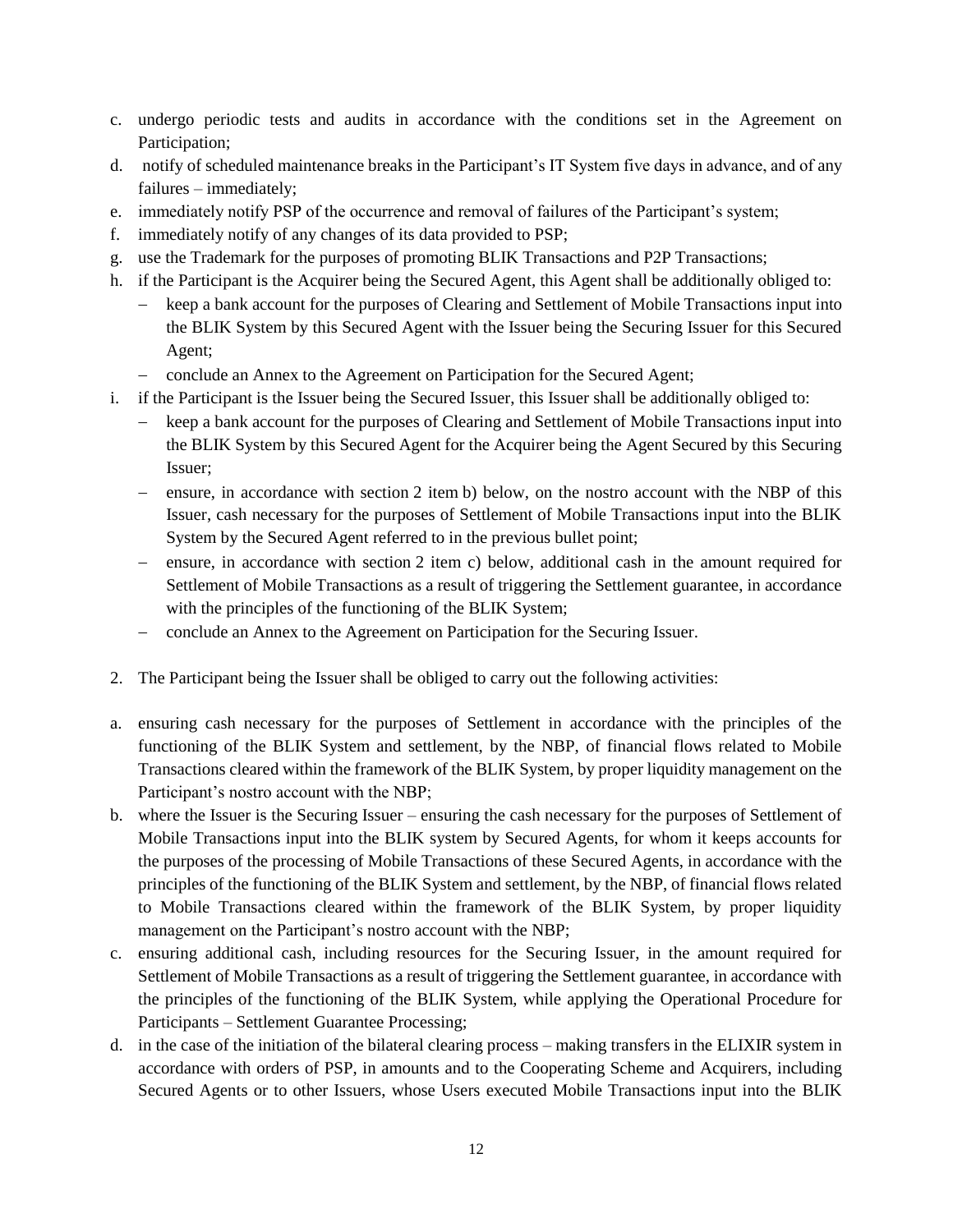System by Secured Agents, or making, in accordance with orders of PSP, settlements on accounts kept by these Issuers as Securing Issuers for Secured Agents;

- e. granting a relevant power of attorney to KIR to input into the ELIXIR system on behalf of the Issuer transfer orders pertaining to the BLIK System Settlement carried out in accordance with the principles of the functioning of the BLIK System;
- f. making available to Users and Institutional Users the Mobile Application, other service or functionality using the BLIK Code;
- g. authenticating Users in the Mobile Application;
- h. obtaining One-Time Codes generated by PSP for the purposes of executing Mobile Transactions;
- i. reporting Mobile Accounts for registration by PSP;
- j. reporting BLIK Codes that were not generated by PSP for registration by PSP;
- k. making Authorisations of BLIK Transactions using only the BLIK Code made available or registered by PSP;
- l. immediately updating the status of the User's Mobile Account in the BLIK System, especially in the case of the User or the Institutional User resigning from the service allowing the initiation of BLIK Transactions;
- m. implementing the procedure for the monitoring of transactions understood as BLIK Transactions initiated by unauthorised persons and notifying PSP of identified instances of unauthorised transactions within no more than two working days;
- n. notifying Users and Institutional Users of any risks related to the services offered by Issuers within the framework of the BLIK Scheme, especially risks related to making payment transaction online and through Mobile Applications.
- 3. The Participant can meet the obligations resulting from the Agreement and the Regulations through or with the participation of third parties, provided that, in the agreement concluded with such an entity, the Participant ensures the protection of information at the level no lower than specified in the Agreement on Participation and the Regulations. The Participant shall notify PSP, one month in advance, of the involvement of entities referred to in the previous sentence in the performance of the Agreement and the Regulations. PSP may, for important reasons, object to the Participant entrusting the fulfilment of its obligations to a third party, within 14 days of receiving the notification referred to in the previous sentence.
- 4. The Participant can make available the Regulations and other documents pertaining to the functioning of the BLIK System to entities referred to in the point above, within the scope necessary for the provision of services by these entities to the Participant.
- 5. Participants shall be authorised to use BLIK Codes or other functionalities made available within the framework of the BLIK Scheme, only for the purposes of the provision of service involving the processing of BLIK Transaction in accordance with the provisions of the Agreement on Participation and the Regulations.
- 6. The Participant shall be authorised to use the data made available in relation to participation in the BLIK Scheme and the BLIK System only for the purposes of proper fulfilment of obligations under the Agreement on Participation.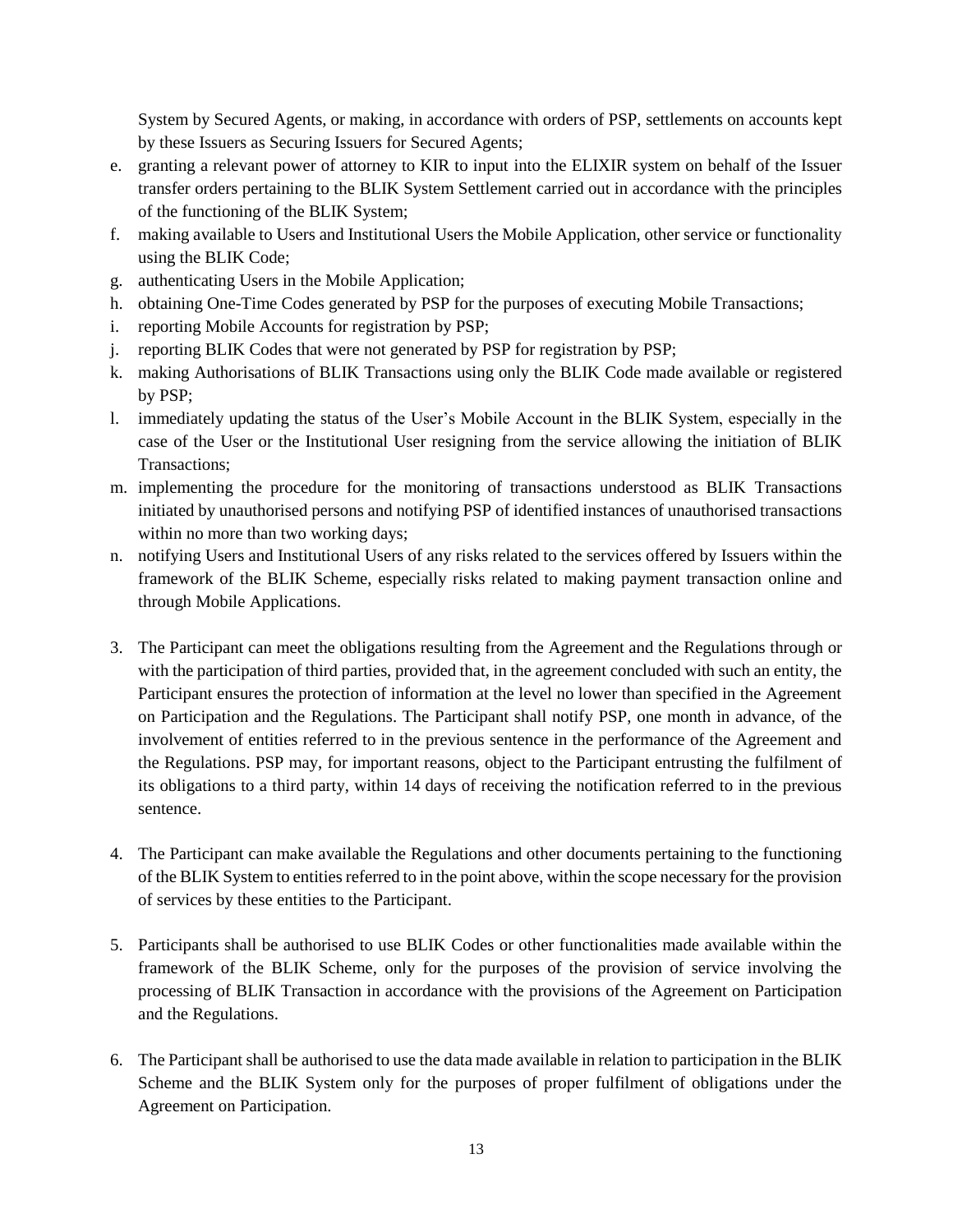- 7. The Participant being the Acquirer processing, without the Securing Issuer's participation, payments initiated outside the own network of the particular Acquirer as the Issuer, and executed using the BLIK Code, shall be obliged to ensure the security deposit in the amount equivalent to three times the average daily volume of withdrawals processed by this Acquirer and cleared in the BLIK System in the month preceding the month for which the deposit amount is calculated. The amount of the deposit that the Acquirer is obliged to ensure in a given month shall be calculated by PSP by the fifth day of the given calendar month, based on the date for the previous calendar month collected in the PSP System. The Acquirer shall be notified by PSP of the amount of the deposit required in the given month, by the seventh day of this month.
- 8. The security deposit shall be paid by the Acquirer to the dedicated bank account of PSP. PSP cannot use the deposit for any purposes other than settlement of amounts due from the Acquirer to Issuers and PSP, resulting from Clearing.
- 9. PSP shall be authorised to cover, from the deposit, amounts due to Participants of the BLIK System or PSP from the Acquirer in relation to settlements carried out in the BLIK System if these amounts are not covered by the Acquirer in accordance with the Operational Procedure for Participants – "Processing of the Acquirer's counter position," in the amount necessary to satisfy the Acquirer's liabilities to the Issuer specified in § 12 section 2 of the Regulations.
- 10. The use of the Deposit shall involve PSP ordering, from the deposit account, transfers to Issuers or PSP in order to satisfy amounts due to the Issuers or PSP from the Acquirer, within the scope and in the amount determined by PSP in accordance with the Regulations. If the PSP covers, from the Deposit, amounts due from the Acquirer to other Participants or PSP, the PSP obligation to return the deposit amount shall expire in the part that was used to satisfy claims of other Participants or PSP.
- 11. If the actual amount of the deposit transferred by the Acquirer to the account referred to in section 8 is lower than the amount calculated by PSP in accordance with section 7, PSP shall call the Acquirer to supplement the deposit, whereas the Acquirer shall be obliged to supplement the deposit by the missing amount within no more than 3 working days of the request. If the current deposit is higher than the required deposit amount calculated by PSP for the given month, the Acquirer may request PSP to return the surplus to the specified bank account, whereas PSP shall return the surplus within three working days.
- 12. The Acquirer's failure to settle amounts due to the BLIK System in relation to the processing of payments or to supplement the deposit to the amount required in accordance with section 7 shall authorise PSP to take steps provided for in §19 of the Regulations.

## § 8.

1. Participants and PSP shall be held liable only for the consequences of their performance of activities related to the BLIK Transaction processing in a way inconsistent with the Agreement or the Regulations.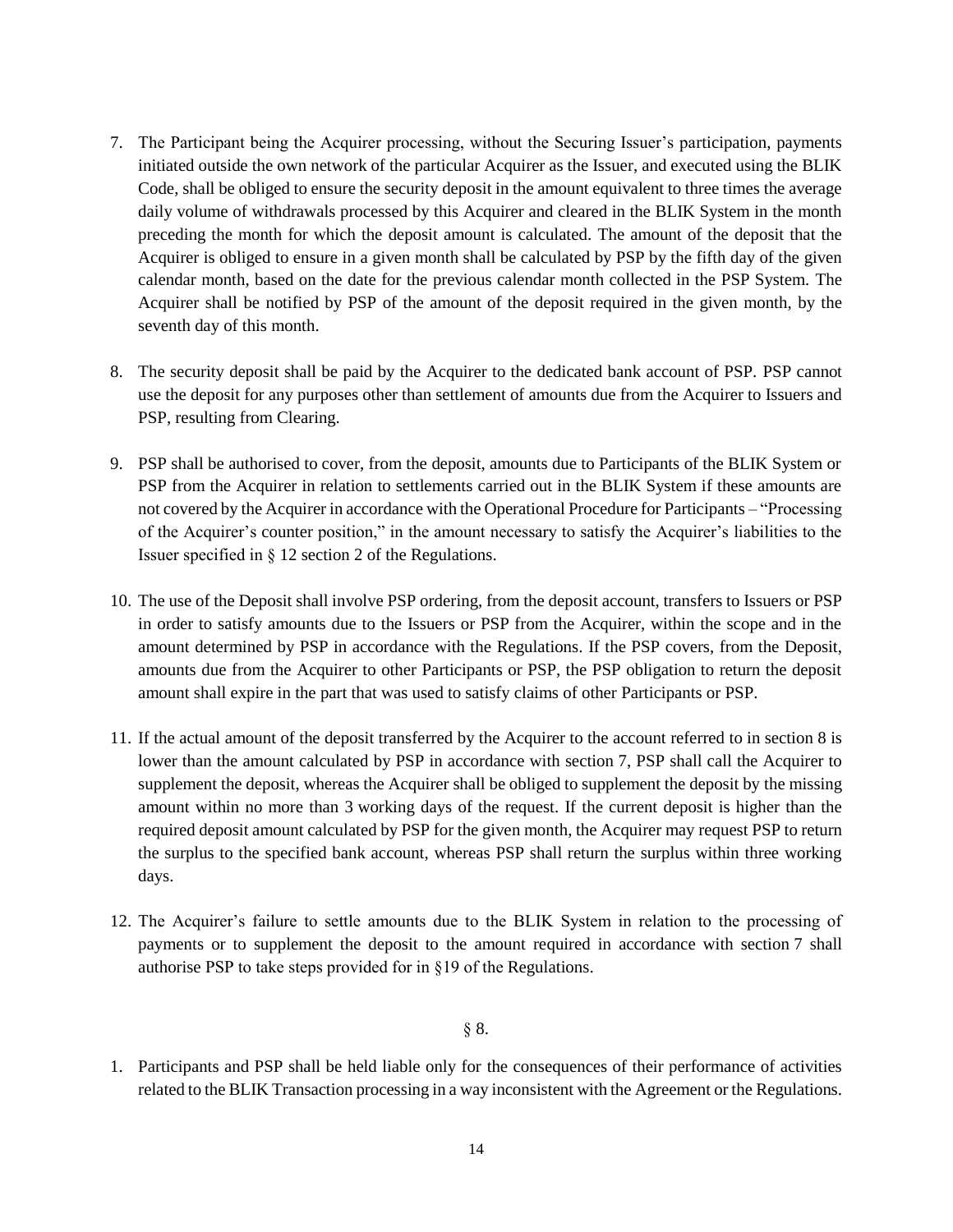As a result, Participants and PSP shall not be responsible for the Merchant's failure to provide the goods or services or for any inconsistencies of the parameters of the goods and/or services with the agreement between the User or the Institutional User and the Merchant. Such claims shall be resolved directly between the User or the Institutional User and the Merchant.

- 2. The Acquirer shall be held liable to other Participants and PSP for the consequences resulting from the Acquirer or the Merchant inputting a BLIK Transaction into the PSP System in bad faith or as a result of a crime, including for unauthorised actions of third parties in the systems of the Acquirer or the Merchant.
- 3. The Issuer shall be held liable to other Participants and PSP for the consequences resulting from the Issuer, User or the Institutional User inputting a BLIK Transaction into the PSP System in bad faith or as a result of a crime, including for unauthorised actions of third parties in the systems of the Issuer or in the Mobile Application.

# **V. PROCESSING OF COMPLAINTS AND OTHER NOTIFICATIONS**

§ 9.

- 1. PSP shall process complaints and other notifications pertaining to the BLIK Scheme and the BLIK System based on the Ognivo system operated by KIR. In special cases (e.g. failure of the Ognivo system), the Participant shall be able to make the complaint or submit other notification to PSP via electronic mail or other communication system specified in the agreement concluded by and between PSP and the Participant or the Cooperating Scheme.
- 2. Complaints and other notifications registered by Participants in the Ognivo system shall be sent to PSP. PSP shall carry out the investigation in order to process the complaint.
- 3. PSP shall calculate a fee for processing the complaint, in the amount set in the price list attached as Appendix no. 1 to the Regulations, and the fee shall be borne by the Participant, whose non-performance or improper performance of obligations under the Agreement on Participation or the Regulations resulted in the event that provided a basis for making the complaint by another Participant. If, while processing the complaint it is determined that the complaint was made in circumstances in which neither any of the Participants nor PSP can be considered responsible for the non-performance or improper performance of the Agreement or the Regulations, the fee for processing the complaint shall be collected from the Participant that made this complaint. PSP shall waive the fee for processing the complaint in instances referred to in the Operational Procedure for Participants – Processing of notifications, inquiries and complaints pertaining to mobile payments.
- 4. In addition to the fee referred to in section 3, in the case of the Issuer making a complaint with respect to the BLIK-C Transaction cleared with the Cooperating Scheme, PSP shall collect from the Issuer the fee for the Cooperating Scheme or shall transfer to the Issuer the fee received from the Cooperating Scheme in the amount set in the price list attached as Appendix no. 2 to the Regulations. The procedure for collecting and settling the fees for the processing of complaints pertaining to BLIK-C Transactions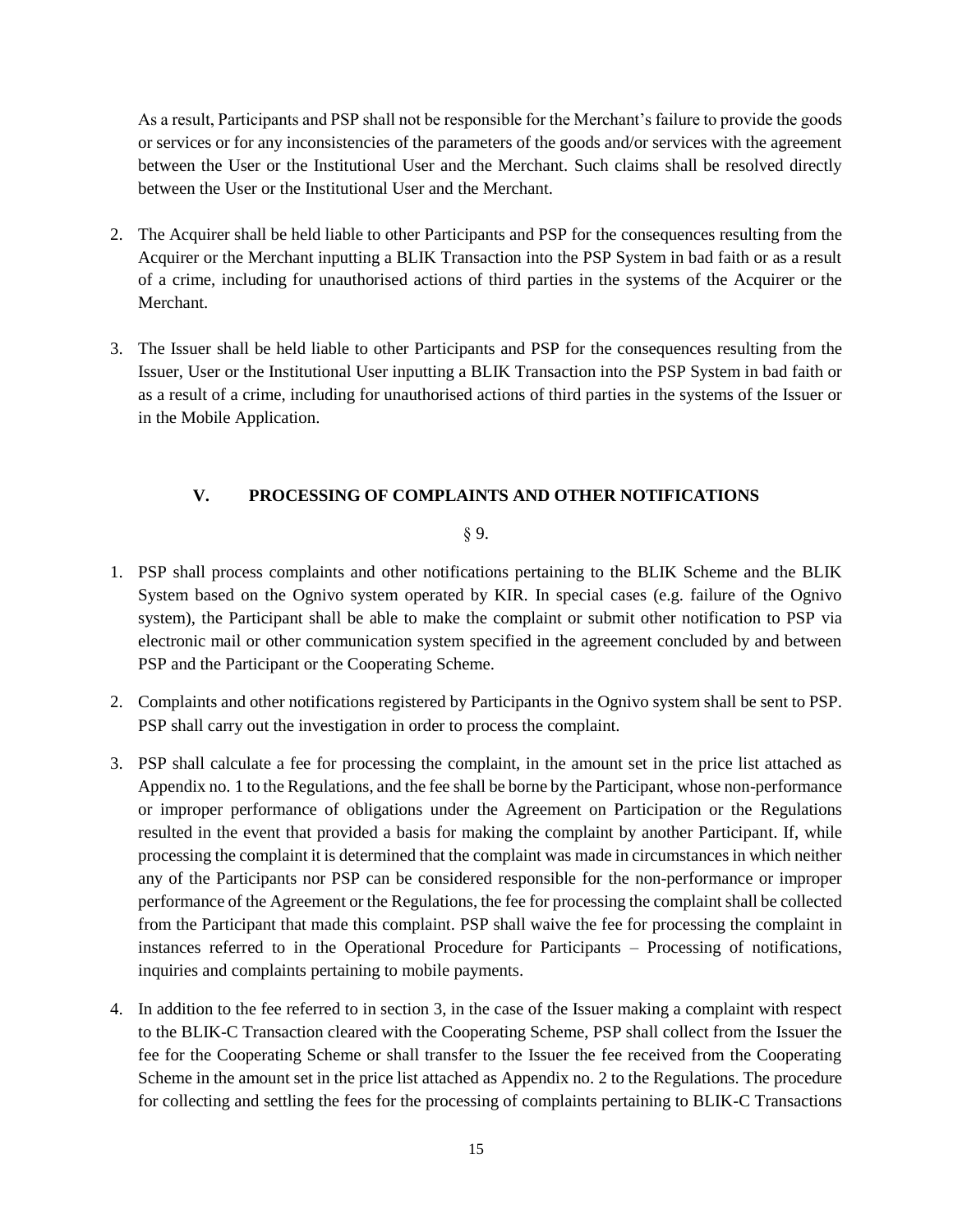is described in the Operational Procedure for Participants – Processing of notifications, inquiries and complaints pertaining to mobile payments.

- 5. In the case of the complaint lodged by the Participant, including a specific claim made by the User, Institutional User, Merchant or the Participant, resulting from the non-performance or improper performance of obligations under the Agreement on Participation or the Regulations by PSP or another Participant, costs related to processing such claims shall be borne by the entity that failed to perform or improperly performed obligations under these documents. In the Ognivo system, PSP shall notify Participants taking part in the complaint review process of the outcome of the complaint proceedings carried out, indicating the Participant that caused the event providing a basis for the complaint, and the number of the account of the Participant, to which the Participant indicated by PSP is obliged to transfer the amount of the claim made.
- 6. Any doubts with respect to identifying the entity responsible for the occurrence of the event providing a basis for the complaint shall be resolved by PSP.
- 7. The Participant shall be obliged to review complaints and other notifications, and to submit to PSP any available documents and information required in the complaint process in accordance with the Operational Procedure for Participants – Processing of notifications, inquiries and complaints pertaining to mobile payments, and within time frames specified in this procedure.
- 8. PSP shall be obliged to review complaints and other notifications, and to submit to the Participant received documents and information required in the complaint process, and to correct the amount of the transaction subject to the complaint or to cancel the transaction subject to the complaint, provided that the need for such an operation arises from the Operational Procedure for Participants – Processing of notifications, inquiries and complaints pertaining to mobile payments.
- 9. In the case of the need to obtain additional information necessary to review the complaint, PSP shall request the responsible Participant to provide this information. The Participant shall be obliged to immediately send the information required to review the complaint, at the request of PSP.
- 10. PSP shall notify Participants involved in the complaint proceedings of the process thereof and, if necessary, shall send to Participants reminders in order to ensure meeting the agreed time limits for processing the complaint.
- 11. The Participant's failure to express an opinion on the complaint within the time limit set in the Operational Procedure for Participants – Processing of notifications, inquiries and complaints pertaining to mobile payments shall be considered equivalent to this Participant recognising the complaint as justified and due to reasons attributable to this Participant.
- 12. If the complaint made by the Participant is not considered justified, the Participant shall be entitled to request additional documentation justifying the refusal.
- 13. In the case of the Participant making a complaint pertaining to the Mobile Transaction other than the one referred to in section 14, the correction of the amount of the transaction subject to the complaint or cancellation of the transaction subject to the complaint shall be made by PSP based on: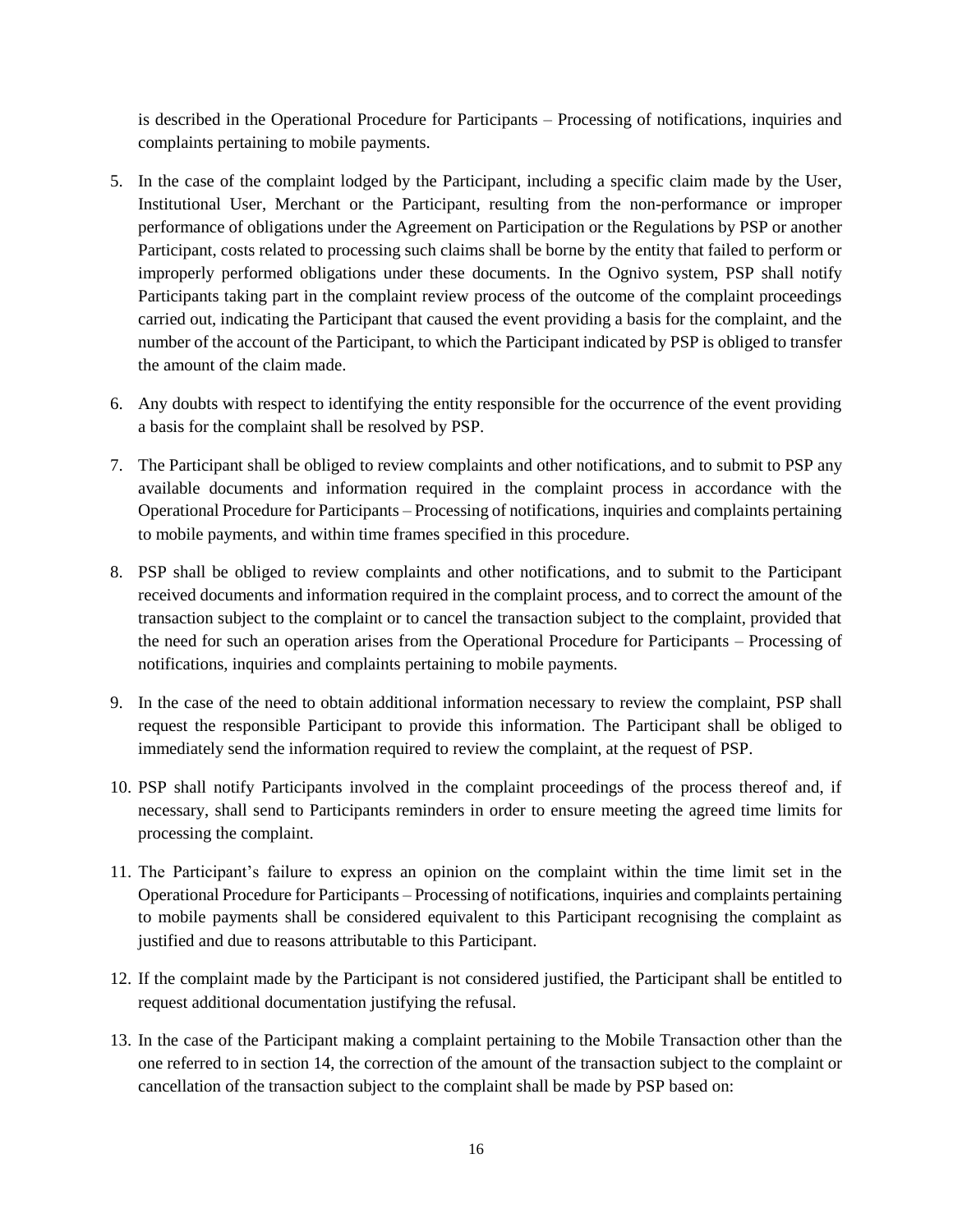- a) acceptance of the Participant that will be charged as a result of this correction or cancellation; or
- b) considering the complaint justified in accordance with the procedure specified in section 11.
- 14. In the case of the Issuer making a complaint pertaining to the Mobile Transaction unauthorised by the User, to which the Acquirer affixed the message referred to in §11 section 7, and which was subject to the Authorisation by the Issuer without confirming this transaction by the User in the Mobile Application, the Acquirer shall be obliged to return the amount of such a transaction to this Issuer, unless the Acquirer provided the Issuer with the declaration confirming the proper execution of the Mobile Transaction in the system of the Acquirer and the Merchant, to which the Mobile Transaction subject to the complaint refers, and confirmed the application of technical and organisational solutions referred to in §11 section 7, whereas the position presented by the Acquirer with respect to the complaint was not disputed by the Issuer.
- 15. To the declaration referred to in section 14, the Acquirer shall attach documents referred to in the Operational Procedure for Participants – Processing of notifications, inquiries and complaints pertaining to mobile payments.
- 16. PSP carrying out any operations as a result of complaint proceedings cannot be considered the ground for authorising the Participant or the User to conclude that the User participated in concluding the Mobile Transaction or received the goods or services paid for, or other benefits as a result of this transaction.

## § 10.

Corrections of amounts of transactions subject to complaints or cancellations of transactions subject to complaints referred to in §9 section 12, as well as returns of amounts referred to in §9 section 14, shall be made by PSP in accordance with the Operational Procedure for Participants – Processing of notifications, inquiries and complaints pertaining to mobile payments..

# **VI. AUTHORISATION OF BLIK TRANSACTIONS**

# § 11.

- 1. The queue of orders in the BLIK System shall be managed in accordance with the First In, First Out rule. Consequently, BLIK Transactions shall be executed and Mobile Transactions shall also be cleared in the sequence of inputting the orders into the BLIK System.
- 2. Authorisation of BLIK Transactions shall be carried out in the BLIK Scheme by Issuers, using BLIK Codes.
- 3. The general model of executing BLIK Transactions using the One-Time Code generated by PSP involves the following stages:
- a. Generation of the One-Time Code by PSP: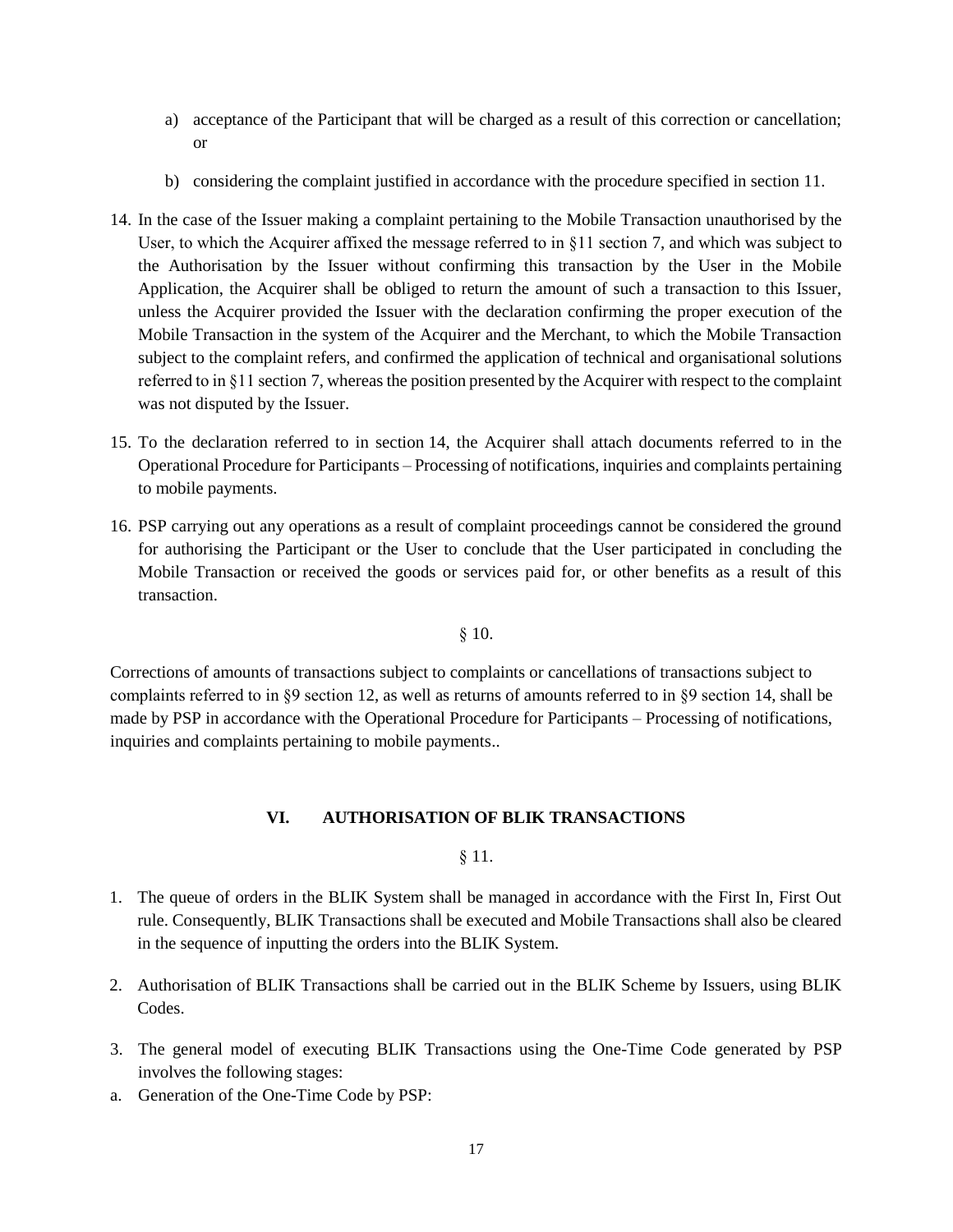At the request of the User submitted through the Mobile Application to the Issuer or at the request of the Institutional User submitted using a functionality other than the Mobile Application, made available by the Issuer, the Issuer sends to PSP the request to generate the One-Time Code. The One-Time Code is generated by PSP and returned to the Issuer. PSP keeps identifiers of the Issuer and the Mobile Account for which the One-Time Code was generated. The generated One-Time Code is displayed in the Mobile Application of the User or made available using another service or functionality made available by the Issuer.

- b. Entering the One-Time Code generated by PSP into the Accepting Device:
	- The User or a natural person authorised by the Institutional User enters the One-Time Code generated by PSP into the Accepting Device.
- c. Transfer of the One-Time Code generated by PSP for Authorisation: The Accepting Device sends the One-Time Code generated by PSP together with details of the BLIK Transactions through the Acquirer to PSP.
- d. Verification of the One-Time Code generated by PSP in the BLIK System: Based on the One-Time Code previously generated by PSP, received from the Acquirer, PSP searches for the Mobile Account and identifies the Issuer, and sends to the Issuer details of the BLIK Transaction for Authorisation.
- e. Authorisation by the Issuer:

In the Authorisation process, the Issuer makes the decision on executing the BLIK Transaction.

f. Forwarding the response to the Accepting Device:

The Issuer sends the decision on accepting or rejecting the Mobile Transaction to PSP.

PSP, through the network of the Acquirer, forwards the decision on acceptance or rejection of the BLIK Transaction to the Accepting Device.

- 4. The general model of executing BLIK Transactions using the One-Time Code registered in the PSP System based on the order of the Issuer involves the following stages:
- a. Downloading the One-Time Code from the Accepting Device:

The User downloads the One-Time Code from the Accepting Device to the Mobile Application. The One-Time Code is then transferred to the IT system managed by the Issuer, and transferred by the Issuer to the PSP System in order to register this code in connection with the Mobile Account of the User. PSP keeps identifiers of the Issuer and the Mobile Account for which the One-Time Code was registered.

b. Transfer of the One-Time Code for Authorisation:

The Accepting Device sends the One-Time Code downloaded by the User together with details of the BLIK Transactions through the Acquirer to PSP.

c. Verification of the One-Time Code by PSP in the BLIK System:

Based on the One-Time Code received from the Acquirer, PSP verifies whether the particular One-Time Code was registered in PSP based on the previous order of the Issuer, and if it was, identifies the Mobile Account and the Issuer and sends to the Issuer details of the BLIK Transaction for Authorisation.

d. Authorisation by the Issuer:

In the Authorisation process, the Issuer makes the decision on executing the BLIK Transaction.

e. Forwarding the response to the Accepting Device:

The Issuer sends the decision on accepting or rejecting the Mobile Transaction to PSP.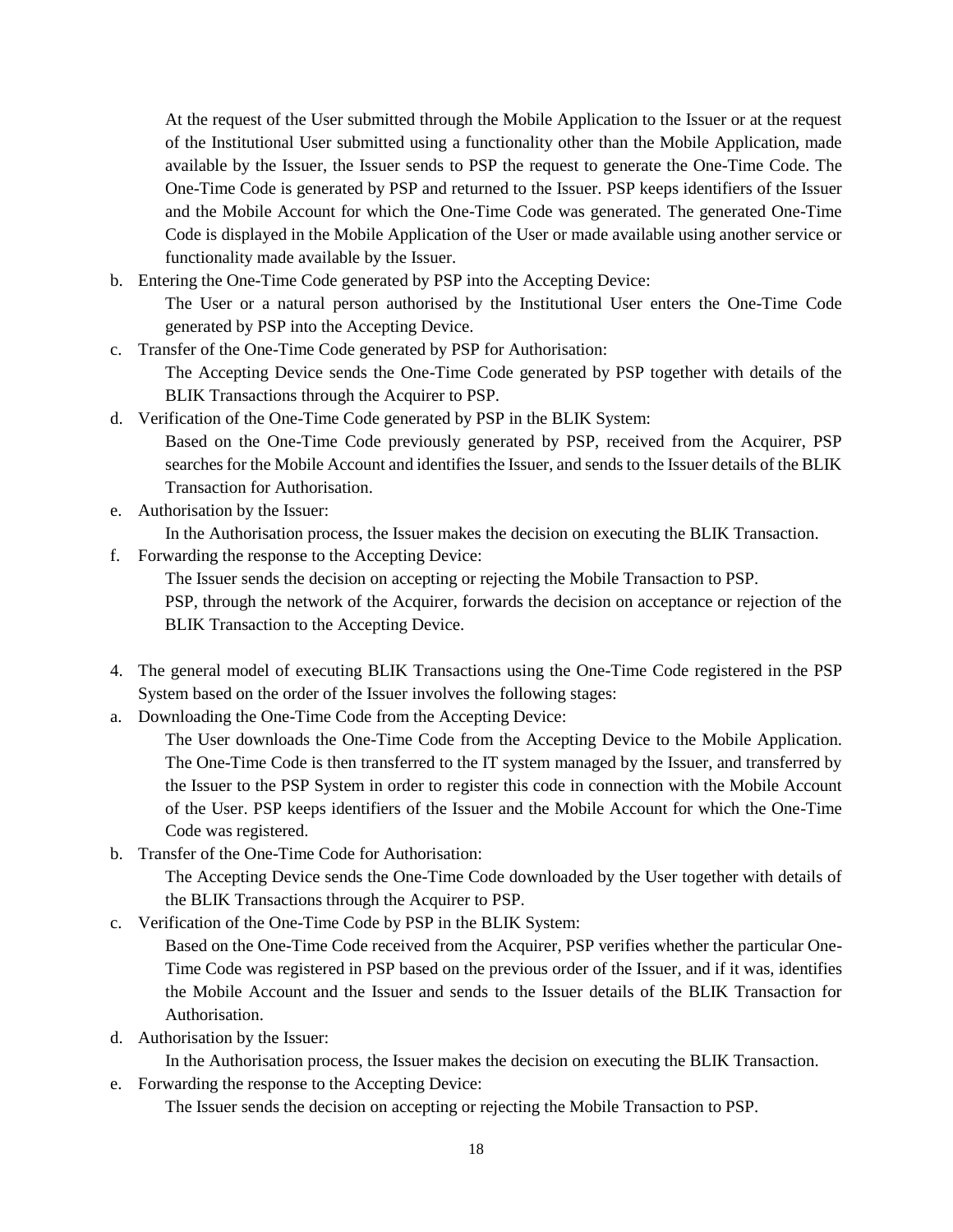PSP, through the network of the Acquirer, forwards the decision on acceptance or rejection of the BLIK Transaction to the Accepting Device.

- 5. The general model of executing BLIK Transactions using the Alias registered in the PSP System based on the order of the Issuer involves the following stages:
- a. Forwarding the Alias to the PSP System:

The User reports the Alias, in accordance with the agreement concluded with the Issuer, to the Issuer, who forwards this Alias to the PSP System in order to register this Alias in connection with the Mobile Account of the User. PSP keeps identifiers of the Issuer and the Mobile Account for which the Alias was registered.

b. Obtaining the Alias by the Accepting Device:

The Accepting Device obtains the Alias in a way specified in the Technical Specification for Participants.

c. Forwarding the Alias for Authorisation:

The Accepting Device sends the Alias together with details of the BLIK Transactions through the Acquirer to PSP.

d. Verification of the Alias by PSP:

Based on the Alias received from the Acquirer, PSP verifies whether the particular Alias was registered in the PSP System based on the previous order of the Issuer, and if it was, identifies the Mobile Account and the Issuer, and sends to the Issuer details of the BLIK Transaction for Authorisation.

e. Authorisation by the Issuer:

In the Authorisation process, the Issuer makes the decision on executing the BLIK Transaction.

f. Forwarding the response to the Accepting Device:

The Issuer sends the decision on accepting or rejecting the Mobile Transaction to PSP. PSP, through the network of the Acquirer, forwards the decision on acceptance or rejection of the BLIK Transaction to the Accepting Device.

- 6. The general model of executing C-BLIK Transactions involves the following stages:
- a. Forwarding the Alias to the PSP System:

The User reports the Alias, in accordance with the agreement concluded with the Issuer, to the Issuer, who forwards this Alias to the PSP System in order to register this Alias in connection with the Mobile Account of the User. PSP keeps identifiers of the Issuer and the Mobile Account for which the Alia was registered, and obtains a token from the Tokenisation System. PSP forwards the token to the Issuer in order to pass this token to the Mobile Application.

b. Obtaining the Alias by the Accepting Device:

The Accepting Device obtains the token from the Mobile Application.

c. Forwarding the BLIK-C Transaction for Authorisation:

The Accepting Devices sends the token together with details of the BLIK-C Transaction through the acquirer of the Cooperating Scheme to the Tokenisation System. The Cooperating Scheme, using the Tokenisation System, sends the token together with details of the BLIK-C Transaction to PSP.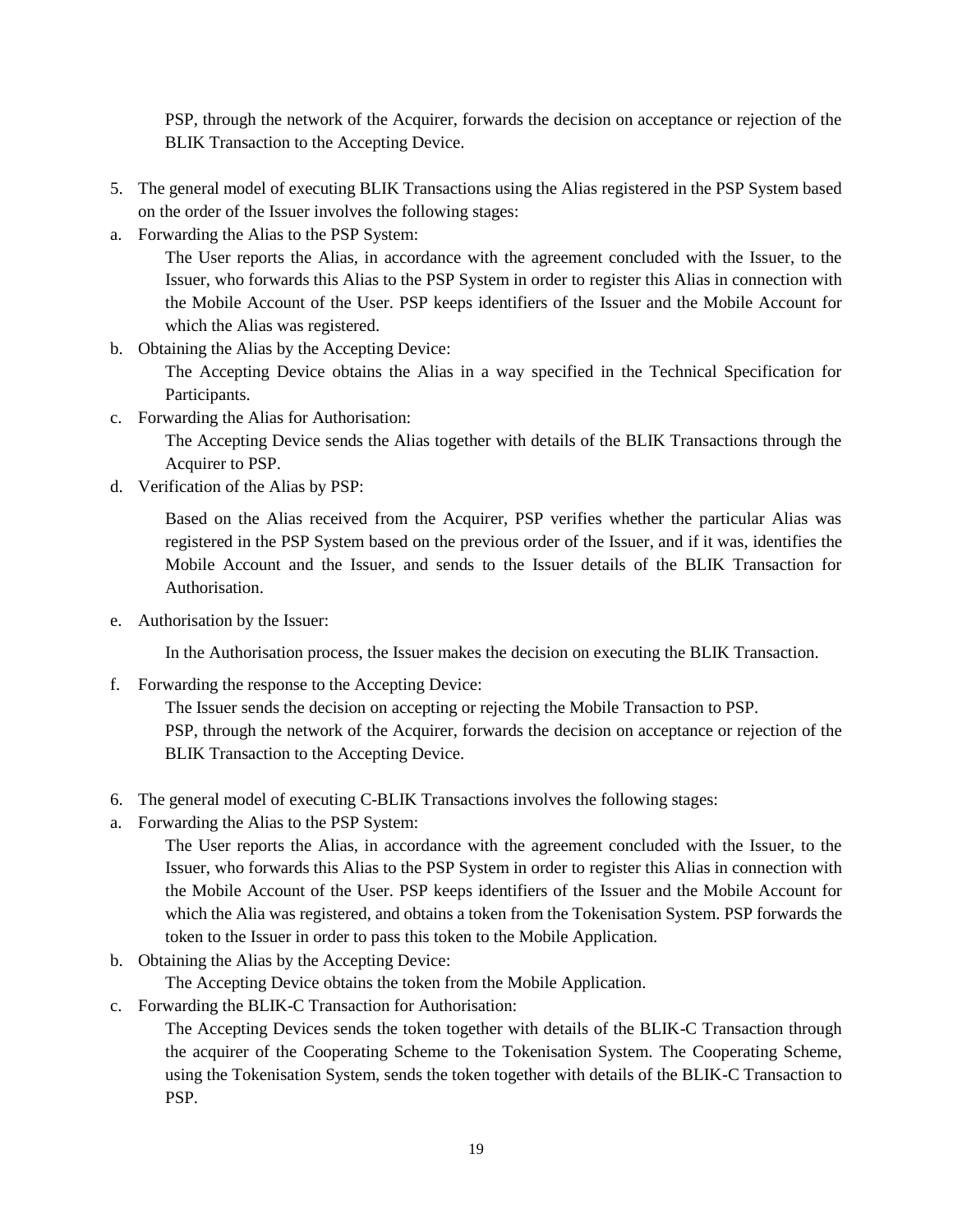d. Verification of the Alias by PSP:

Based on the token received from the Cooperating Scheme, PSP verifies whether the particular Alias related to the particular token was registered in the PSP System based on the previous order of the Issuer, and if it was, identifies the Mobile Account, and sends to the Issuer details of the BLIK Transaction for Authorisation.

e. Authorisation by the Issuer:

In the Authorisation process, the Issuer makes the decision on executing the BLIK-C Transaction.

f. Forwarding the response to the Accepting Device:

The Issuer sends the decision on acceptance or rejection of the BLIK-C Transaction to PSP, whereas PSP forwards this decision to the Cooperating Scheme that, through the Tokenisation System and through the acquirer cooperating with the Cooperating Scheme, forwards it to the Accepting Device.

7. At the request of the Participant acting as the Acquirer, PSP may, on conditions set out in the Technical Specification for Participants, allow to send to Issuers a message with a recommendation pertaining to the Authorisation of the BLIK Transaction without the User confirming in each case the order in the Mobile Application. The Issuer shall not be obliged to take into account the recommendation included in the message referred to in the previous sentence, whereas the Acquirer shall be obliged to apply proper technical and organisational solutions aimed at reducing risk of execution of unauthorised transactions using the functionality described in the previous sentence.

§ 12.

- 1. The BLIK Transaction order shall be considered entered into the PSP System upon forwarding the BLIK Code together with details of the BLIK Transactions to PSP. Authorisation of BLIK Transactions by the Issuer shall be irrevocable. After Authorisation by the Issuer, the BLIK Transaction order cannot be cancelled by the Participant or a third party.
- 2. By issuing an Authorisation for forwarding the Mobile Transaction for Clearing, the Issuer undertakes to pay the Acquirer or the Cooperating Scheme for the Mobile Transaction through the BLIK System. If the Mobile Transaction forwarded for Clearing within the framework of the BLIK System involves the transfer of cash to the User's account operated by the Issuer, the Acquirer undertakes to pay the Issuer the amount resulting from Clearing.
- 3. Decisions taken by the Issuer as part of the Authorisation have to be permanently entered in the IT system of the Issuer and the Acquirer.
- 4. The Mobile Transaction authorised by the Issuer can be cancelled by PSP or the Acquirer in the case of a technical error.
- 5. The Mobile Transaction can be cancelled or corrected within 13 months from the day of Authorisation of the Mobile Transaction.

§ 13.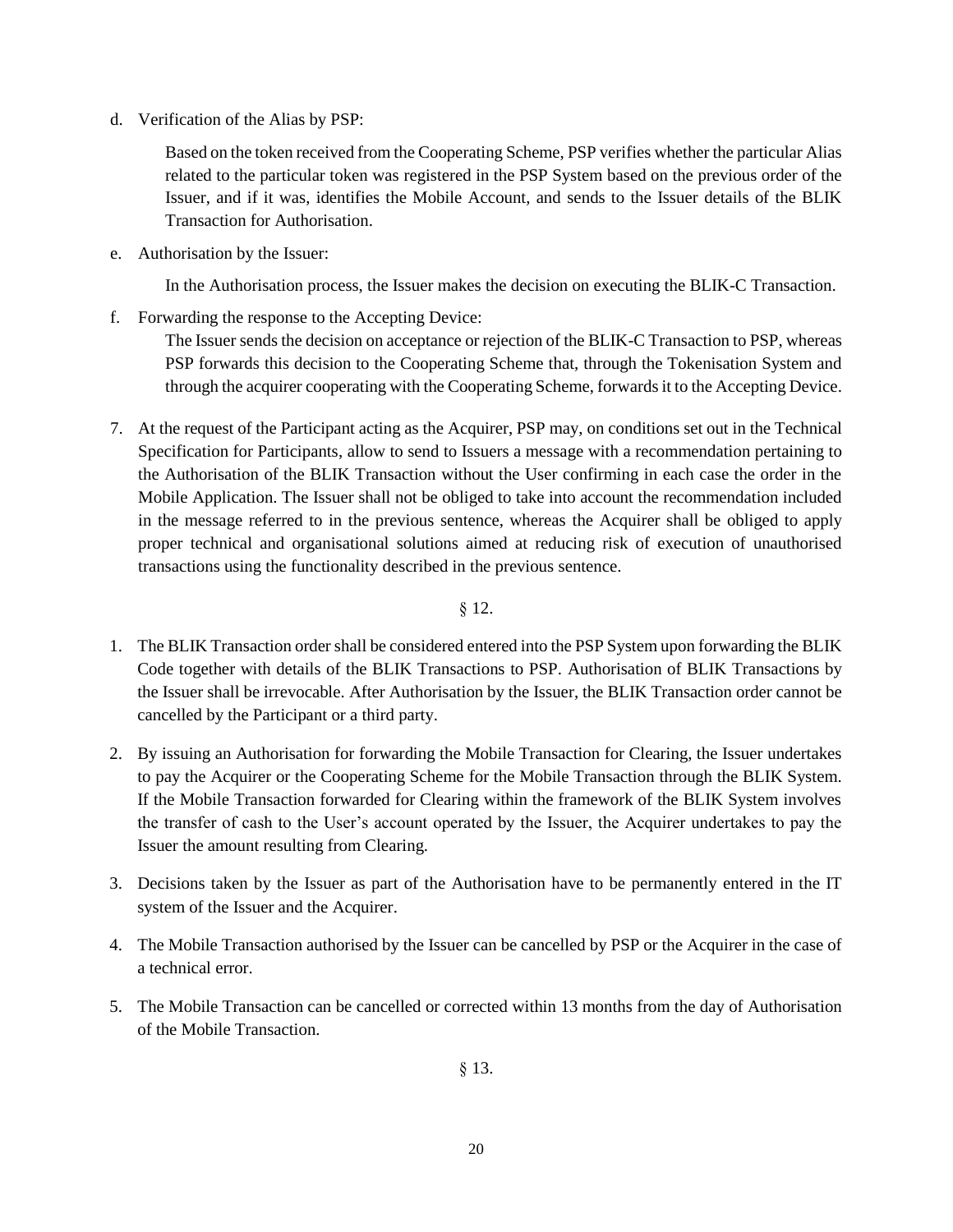- 1. In order to reduce operational risk related to executing Mobile Transactions, the Participant can forward Mobile Transactions for Authorisation for the amount not exceeding the limit for a single transaction set in the Technical Specification for Participants.
- 2. In the case of BLIK Transaction forwarded for Authorisation for the amount exceeding the limit set for a single Mobile Transaction, the PSP System shall reject the BLIK Transaction, while providing the appropriate error code.

§ 14.

PSP shall report detected unauthorised BLIK Transactions to the NBP in compliance with applicable legal regulations.

§ 15.

For the purposes of recording BLIK Transactions in the BLIK Scheme and the BLIK System, the PSP System's date and time will be used.

# **VII. CLEARING AND SETTLEMENT OF MOBILE TRANSACTIONS**

# § 16.

- 1. Mobile Transactions initiated within the framework of the BLIK Scheme will be cleared in the BLIK System.
- 2. PSP shall perform Clearing in the BLIK System on each working day.
- 3. Clearing shall be performed using the ELIXIR system operated by KIR, based on the agreement pertaining to the use of the ELIXIR system concluded by and between the specific Participant and KIR, taking into consideration the provisions presented below.
- 4. Principles for Clearing and Settlement of Mobile Transactions are set forth in the Regulations of the BLIK System.

## **VIII. SUSPENSION AND EXCLUSION OF THE PARTICIPANT**

§ 17.

1. Upon receiving the decision of the PFSA or another competent supervisory authority on suspending the activities of the Participant, or in the case of triggering the Settlement guarantee due to lack of sufficient funds on the account of the Issuer, PSP shall initiate the procedure for excluding the Participant from the BLIK Scheme and the BLIK System.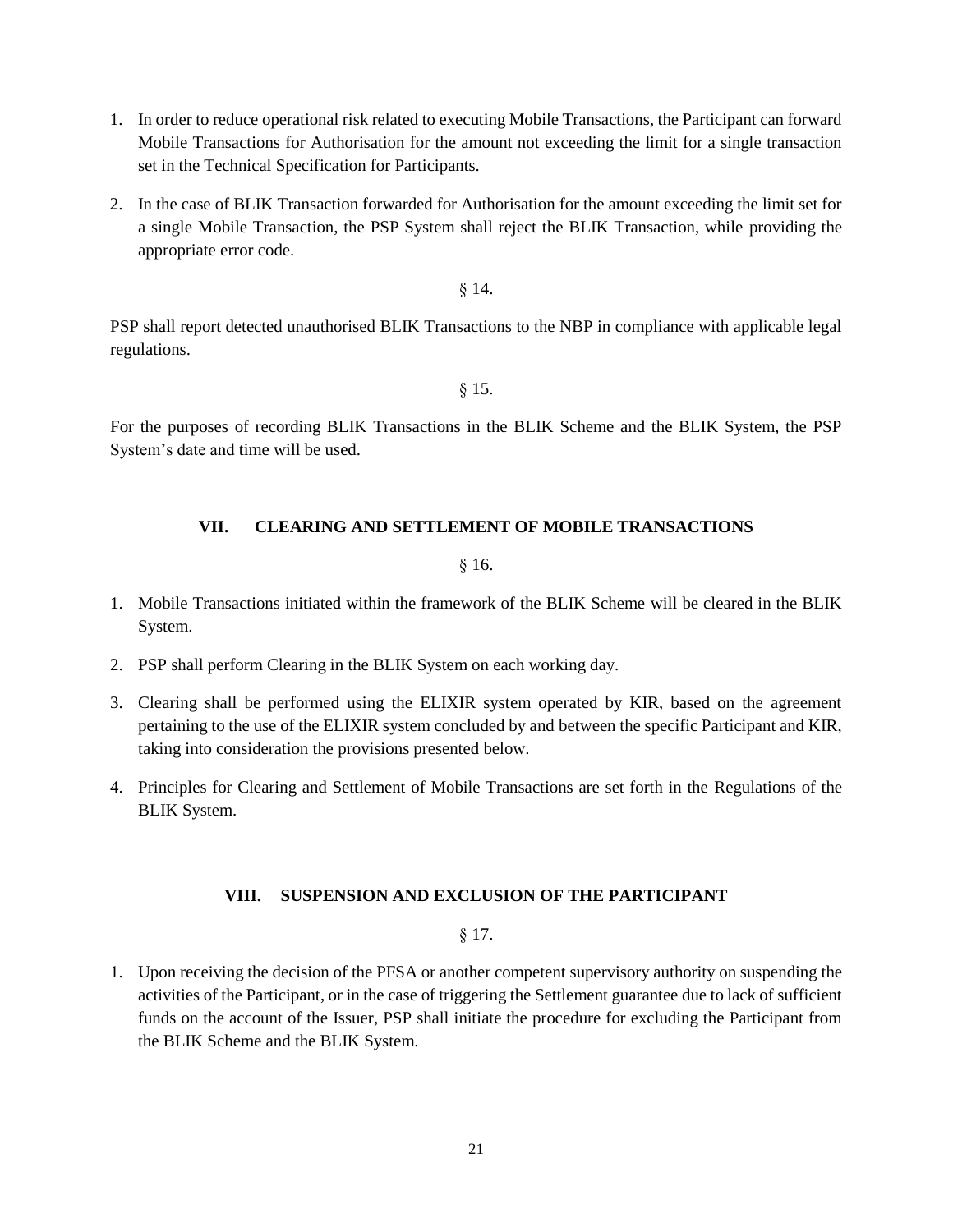- 2. The exclusion procedure will start with suspending the Participant (blocking the account) in the BLIK Scheme and in the BLIK System, which will result in the Participant's inability to execute BLIK Transactions within the framework of the BLIK Scheme and the BLIK System.
- 3. After one month of the event referred to in section 1, the Participant will be excluded from the BLIK Scheme and the BLIK System if the Participant fails to effectively implement the steps aimed at restoring or obtaining necessary authorisations or activities necessary for eliminating the circumstances posing a risk of triggering the Settlement guarantee.

## § 18.

- 1. Based on a written statement on closing the current account of the Issuer with the NBP, provided by the NBP, PSP shall initiate the procedure for excluding the Issuer from the BLIK Scheme and the BLIK System.
- 2. On the day of closing the current account of the Issuer with the NBP, the Issuer will be suspended, which means that the account of the Issuer being the direct Participant and accounts of Issuers being indirect Participants using the account of the Issuer being the direct Participant in the BLIK Scheme and the BLIK System will be blocked for one month.
- 3. After one month of the event referred to in section 2, the Issuer will be excluded from the BLIK Scheme and the BLIK System if the Issuer fails to open another clearing account maintained by the NBP.

## § 19.

- 1. If the PSP concludes that the Participant has breached the provisions of the Agreement on Participation or the Regulations, PSP shall send a written warning to the Participant.
- 2. The warning shall describe the irregularities detected and the date set by PSP for eliminating these irregularities by the Participant.
- 3. If the Participant fails to eliminate the irregularities indicated in the warning within the time limit set, PSP may temporarily suspend the Participant's access to the particular functionality of the BLIK Scheme, temporary suspend the Participant's right as the Participant of the BLIK Scheme and the BLIK System, or exclude the Participant from the BLIK Scheme and the BLIK System.
- 4. PSP shall notify all other Participants and the NBP of any decisions taken with respect to the Participant.
- 5. The previously excluded Participant can be re-instated in the BLIK Scheme and the BLIK System after satisfying the requirements set forth in the Regulationsfor entities applying for participation in the BLIK System.
- 6. Exclusion or suspension of the Participant acting as the Issuer shall not result in automatic exclusion or suspension of this Participant acting as the Acquirer.
- 7. Exclusion or suspension of the Participant acting as the Acquirer shall not result in automatic exclusion or suspension of this Participant acting as the Issuer.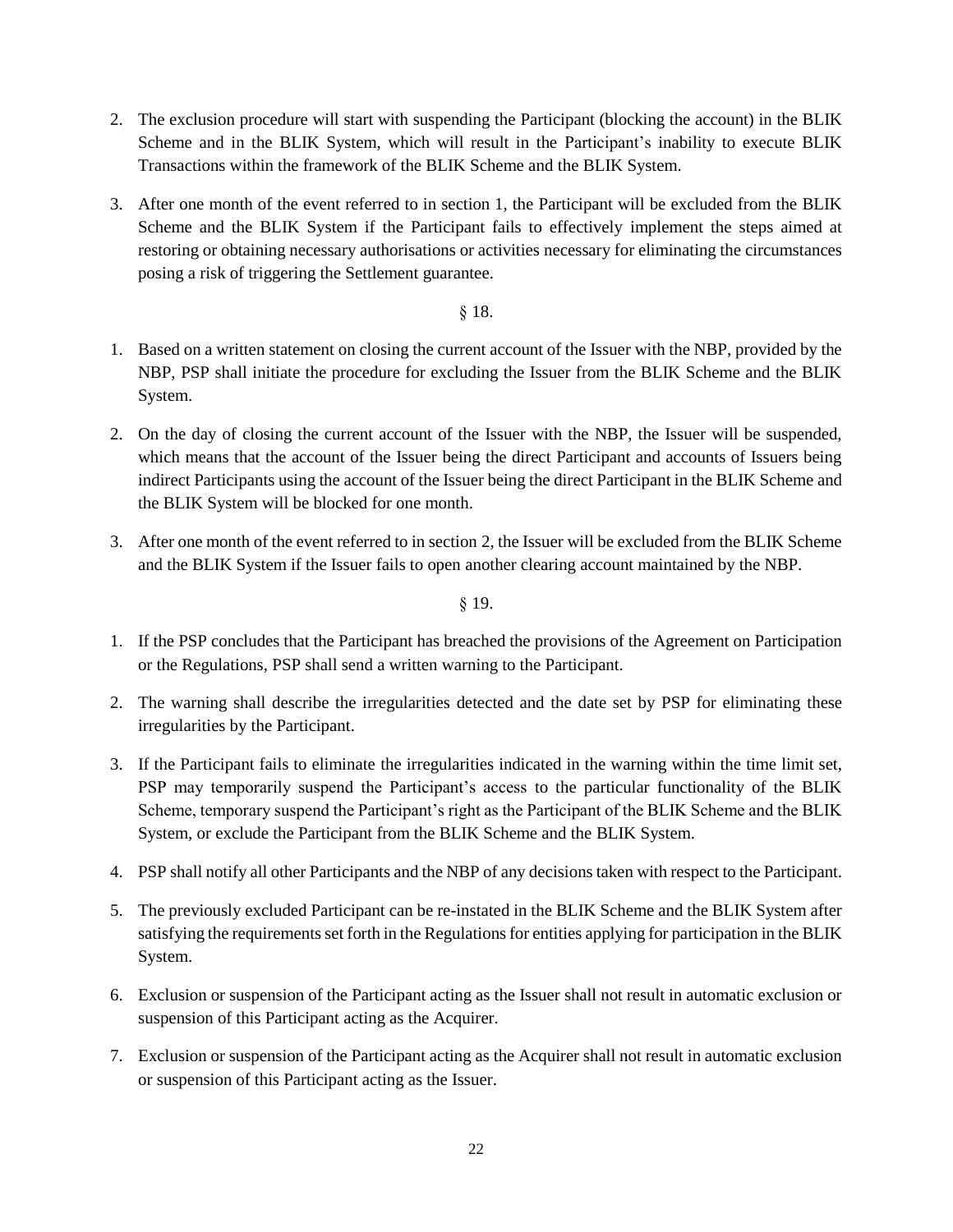#### **IX. ALERT PROCESSING**

§ 20.

PSP shall notify Participants, via a dedicated communication channel or by sending a message to the dedicated email address, of the occurrence of significant events in the BLIK Scheme or the BLIK System, and in particular of:

- a. generating the clearing report for the Participant;
- b. triggering the Settlement guarantee procedure due to the Issuer's failure to provide sufficient funds;
- c. high number (more than 3% of the number of BLIK Transactions for the last 30 days, but no fewer than 50) of complaints pertaining to Mobile Transactions for reasons attributable to the Participant;
- d. other, referred to the Technical Specification for Participants.

#### **X. TEMPORARY BLOCKING AND INFORMATION OBLIGATION**

#### § 21.

- 1. PSP shall have the right to temporarily block the Participant from using the services provided within the framework of the BLIK Scheme and the BLIK System, in the case of:
- a. exceeding the response time for the request for Authorisation for all BLIK Transactions forwarded within the last 15 minutes;
- b. mass (minimum 50%) refusals in Authorisation responses for reasons not attributable to the User or PSP;
- c. detection of inconsistency of the format of messages sent with the Technical Specification for Participants;
- d. sending, within the framework of the BLIK Scheme or the BLIK System, unexpected messages with regards to the stage of the BLIK Transaction processing;
- e. the Participant's actions posing a threat to the continuity of operations of the BLIK Scheme or the BLIK System;
- f. detecting breaches of the security principles of the BLIK Scheme and the BLIK System, set forth by PSP;
- g. failure to eliminate the Participant's non-compliance with the requirements set forth in the Agreement and the Regulations, identified by PSP, within the time limit set by PSP.
- 2. The Participant shall be unblocked after notifying PSP, via email, of removing the cause of the problem.

§ 22.

In the case of any doubts pertaining to the BLIK Transaction executed within the framework of the BLIK Scheme and the BLIK System, the Participant shall be obliged to immediately notify PSP, in a manner described in the Technical Specification for Participants, and to take steps to explain these doubts.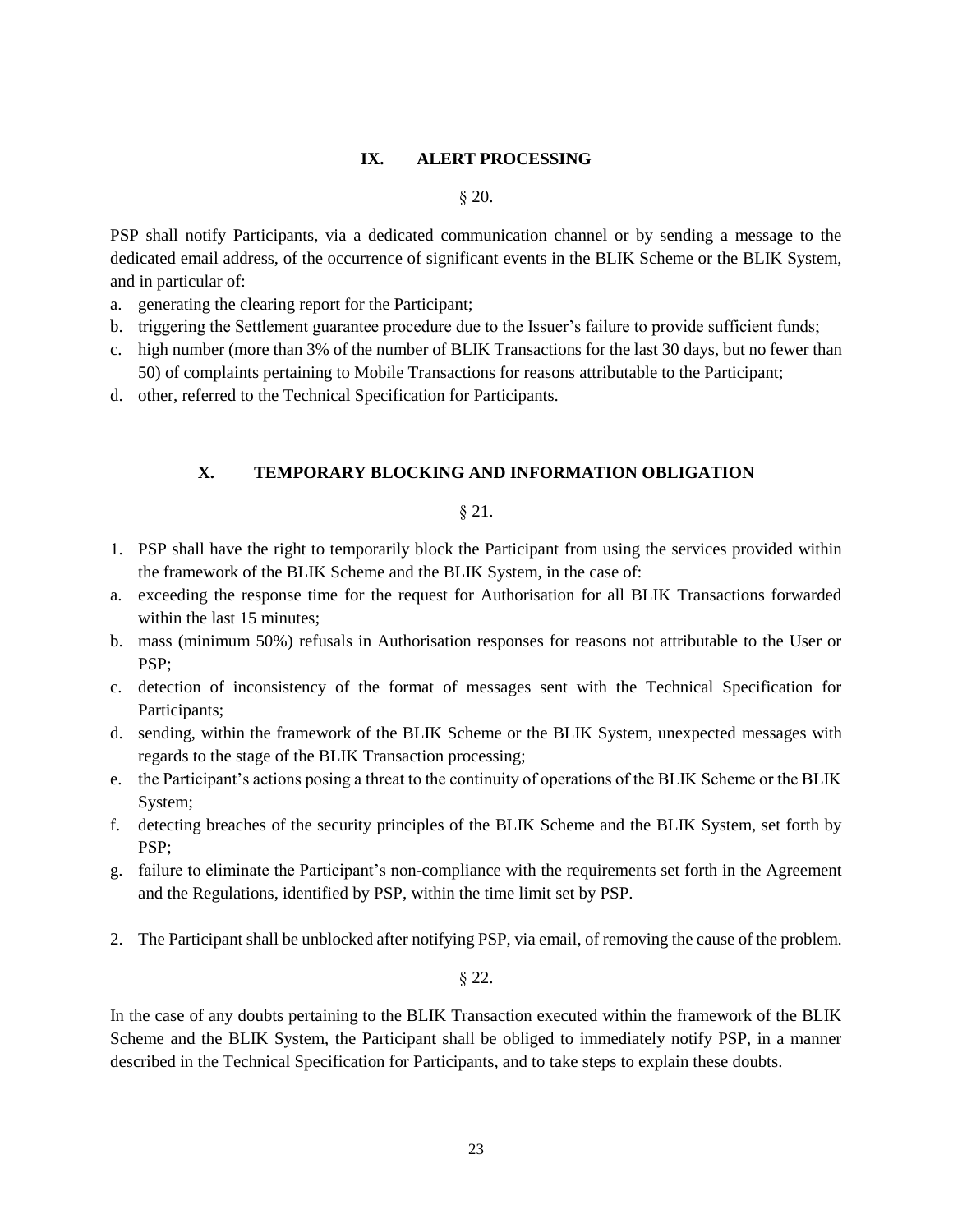#### **XI. RULES FOR EXECUTING P2P AND P2P-R TRANSACTIONS**

§ 23.

- 1. The process of executing P2P Transactions in the BLIK System is carried out by using the Mobile Accounts database and by internal clearing carried out by the Issuer, or by using SPN or the BLIK System. The general model of the P2P Transaction involves the following stages:
- a. P2P Transaction order

The order for executing a P2P Transaction shall be placed with the Issuer using the Mobile Application in the case of Users or using the tele-information system made available by the Issuer in the case of Institutional Users. When placing the order, the User or the Institutional User shall identify the Alias assigned previously in the BLIK System to the Mobile Account of the recipient for the purposes of executing the P2P Transaction and the transaction amount.

b. Obtaining the NRB number from the Mobile Accounts database

The Issuer, who will receive the P2P Transaction order from the User or the Institutional User, shall send the inquiry with the Alias received in the order to the Mobile Accounts database. PSP shall provide the Issuer implementing the transfer order with the NRB number assigned in the Mobile Accounts database to the Alias sent in the inquiry. If the Alias is not included in the Mobile Accounts database, in response the Issuer will receive an error message, and the Issuer shall notify the User or the Institutional User, who ordered the execution of the P2P Transaction, of the inability to execute this P2P Transaction.

c. Forwarding the P2P Transaction for execution within the framework of internal clearing carried out by the Issuer, or for clearing in the Instant Transfer System or the BLIK System. After obtaining the NRB number from the Mobile Accounts database, the Issuer shall enter this number into the payment order and shall forward the complete transfer prepared in such a way for internal clearing if he maintains a bank account of both parties to the transaction, otherwise, the Issuer shall forward the transaction for clearing in the Instant Transfer System or in the BLIK System in accordance with the procedure described in the Technical Specification for Participants. In the case of using Express ELIXIR, the transfer is forwarded for clearing, while indicating MP2P as the service type.

- 2. The general model of executing the P2P-R Transaction involves the following stages:
- a. Sending the transfer request by the User initiating the P2P-R Transaction.
- By providing the Alias assigned previously in the BLIK System to the Mobile Account, the User identifies the User to whom the transfer request is addressed. The User requesting the transfer shall specify the amount and optionally the transfer title. The Issuer shall forward the data provided by the User together with the first name, surname and telephone number of the User to the BLIK System. When forwarding the message with the transfer request to the PSP System, in this message, the Issuer includes preferences with respect to the manner of clearing the P2P-R Transaction in accordance with the requirements set forth in the Technical Specification for Participants.
- b. Identification of the User being the transfer sender

After receiving from the Issuer the message – transfer request including details specified in item a above, based on the Alias forwarded in the message with the transfer request, the PSP System shall identify the Mobile Account of the User to whom the transfer request is addressed, and forwards the message to the Issuer providing services to this User. If the Mobile Accounts database does not include the Alias corresponding to the data included in the message with the transfer request, in response, the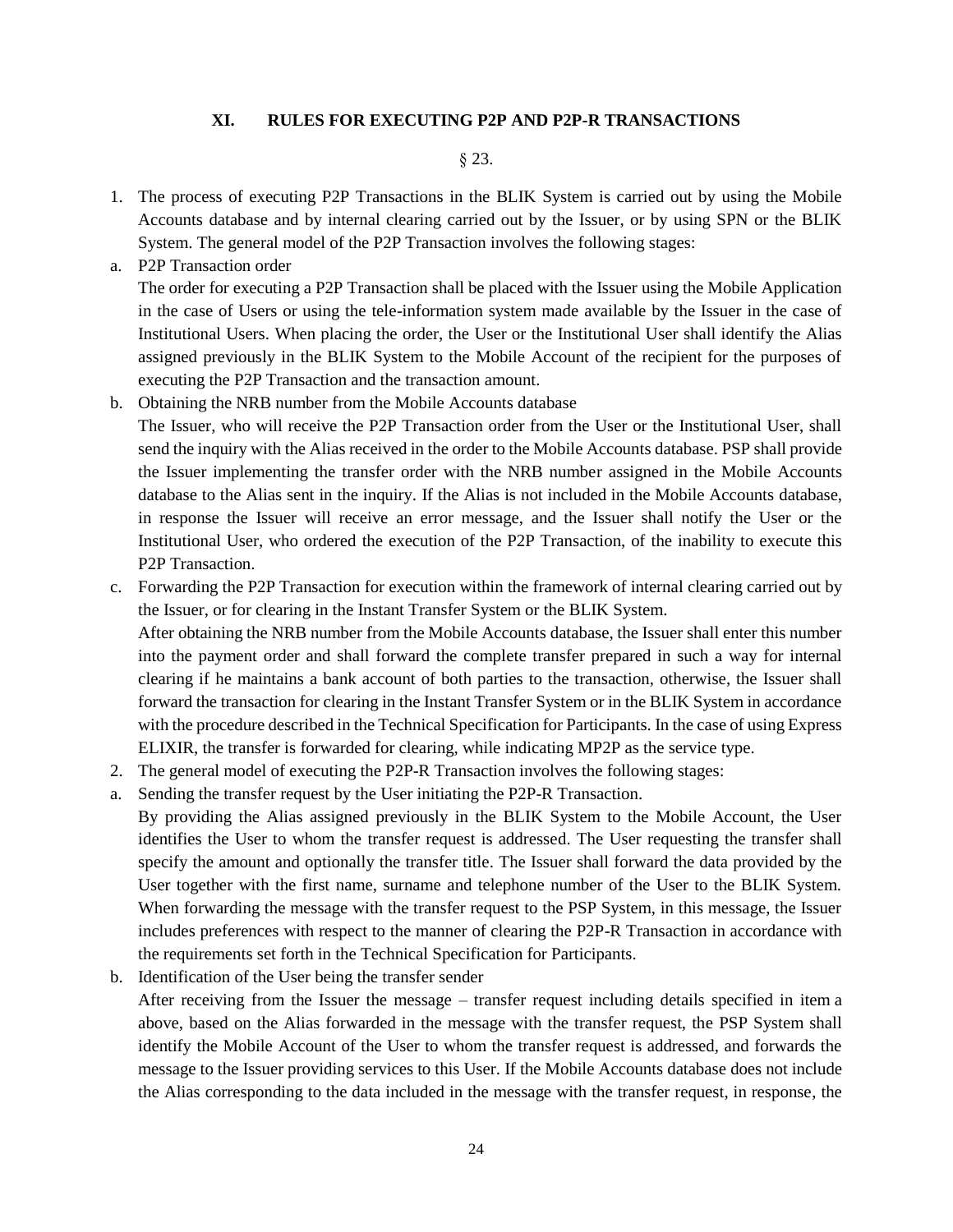Issuer who forwarded the message with the transfer request will receive from the PSP System an error message, and the Issuer shall notify the User of the inability to forward the transfer request.

c. Acceptance of the transfer request

The Issuer providing services to the User, to whom the transfer request is addressed, will receive from the PSP system a message with the transfer request. The Issuer shall present the transfer request to the User in the Mobile Application, while disclosing the first name and surname of the User – sender of the transfer request, amount and title of the transfer, if specified in the transfer request. If the User accepts the transfer request in the Mobile Application, the Issuer providing services to this User shall send to the PSP System a message notifying of accepting the transfer request, and shall forward the P2P-R Transaction for clearing in the Instant Transfer System or for clearing in the BLIK System.

d. Clearing of P2P-R Transactions

P2P-R Transactions shall be cleared in the Instant Transfer System or in the BLIK System. In the case of using Express ELIXIR, the transfer is forwarded for clearing, while indicating MP2P as the service type. Regardless of the manner of the transaction clearing, the Issuer providing services to the User who sent the transfer request, shall credit the account of this User immediately after receiving from the PSP System the notification of accepting the transfer request. P2P and P2P-R Transactions can be cleared in the BLIK System only when both Issuers providing services to both Users to whom the transaction pertains, have implemented the technical and organisational solutions specified in the Technical Specification for Participants.

# **XII. DATA ARCHIVING AND REPORTING**

§ 24.

- 1. PSP shall keep details of all BLIK Transactions executed using the PSP System in its archives for the period referred to in section 2.
- 2. After 6 (six) years from the end of the calendar year of executing the BLIK Transaction using the BLIK System, PSP shall immediately erase the archived data in a manner preventing their recovery.
- 3. Complains made by Participants in the Ognivo system will be archived after the expiry of 13 months from making the complaint, and will be deleted from the Ognivo system. Archived data will be kept for 6 years from the end of the calendar year of making the complaint, and then will be erased in a manner preventing their recovery.
- 4. Participants shall be obliged to forward to PSP any information necessary to meet the reporting or statistical obligations to the NBP or other institutions authorised to request information related to the functioning of the BLIK Scheme and the BLIK System.

§ 25.

1. PSP, at the request of the Participant, shall provide data of BLIK Transactions or complaints referred to in §24, in keeping with the principles set forth in the Technical Specification for Participants.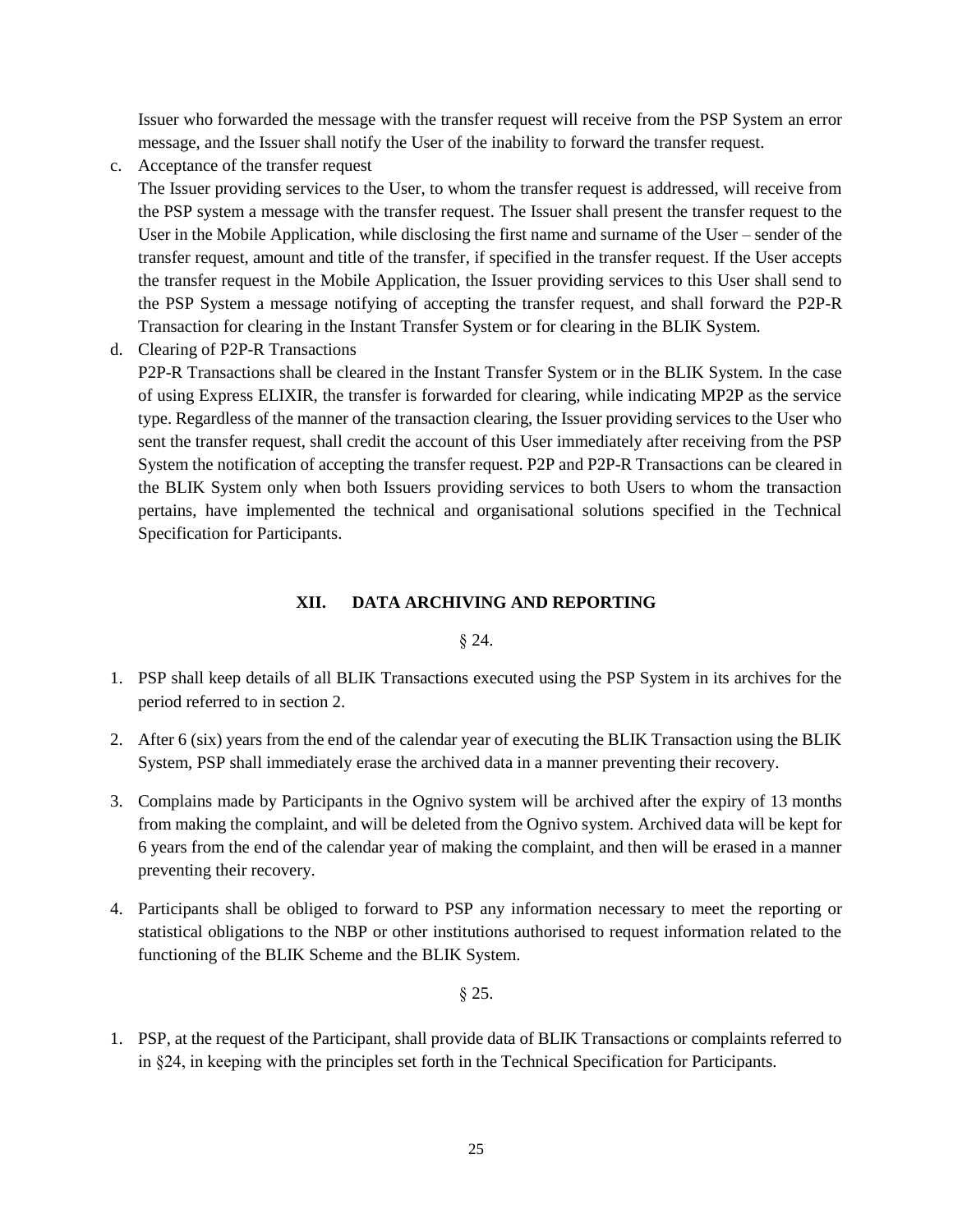- 2. Data referred to in section 1 shall be made available to Participants, except for situations where the request:
	- a) was submitted by an unauthorised person;
	- b) pertains to data after their archiving period;
	- c) does not include information allowing the explicit identification of the Mobile Transaction or the complaint.

§ 26.

- 1. At the request of authorised control authorities, PSP shall make available source data of BLIK Transactions executed within the framework of the BLIK Scheme and the BLIK System.
- 2. PSP can prepare and provide to Participants statistics of all BLIK Transactions, including Mobile Transactions and P2P Transaction, in an aggregated form and within the scope permitted by law.

# **XIII. FINAL PROVISIONS**

§ 27.

- 1. PSP will, unilaterally and independently, determine the amount of fees due to Issuers and Acquirers for the execution of Mobile Transactions within the framework of the BLIK Scheme, and clearing thereof in the BLIK System. Fees, referred to in the previous sentence, will be charged by PSP as part of Clearing made for each Mobile Transaction.
- 2. PSP shall be fully free to determine the amount of fees due to Issuers and Acquirers, change these fees, as well as differentiate these fees depending on the type of Mobile Transactions, based on justified, objective and verifiable criteria.
- 3. PSP shall unilaterally determine the amount of fees due to PSP from Participants in relation to PSP services provided to Participants. The price list specifying the amount of fees and other costs related to participation in the BLIK System constitutes an integral part of the Regulations.
- 4. PSP shall be the only entity managing the Mark. Based on rights granted under the licence, PSP and Participants shall use the mark for the purposes of marking points accepting and executing BLIK Transactions, for the purposes of marking services offered within the framework of the BLIK Scheme, and to promote the BLIK Scheme and the BLIK System. PSP shall grant authorisations to mark services that make available BLIK Transactions and functionalities provided by PSP and implemented by the Issuer.
- 5. Provisions of the Regulations can be amended by PSP unilaterally, whereas such amendments shall be effective subject to notifying Participants of amendments sufficiently in advance, while ensuring a twomonth period for adjustment. PSP shall unilaterally amend provisions of the Terms in Conditions in each case taking into account applicable legal regulations and provisions of the Agreement on Participation.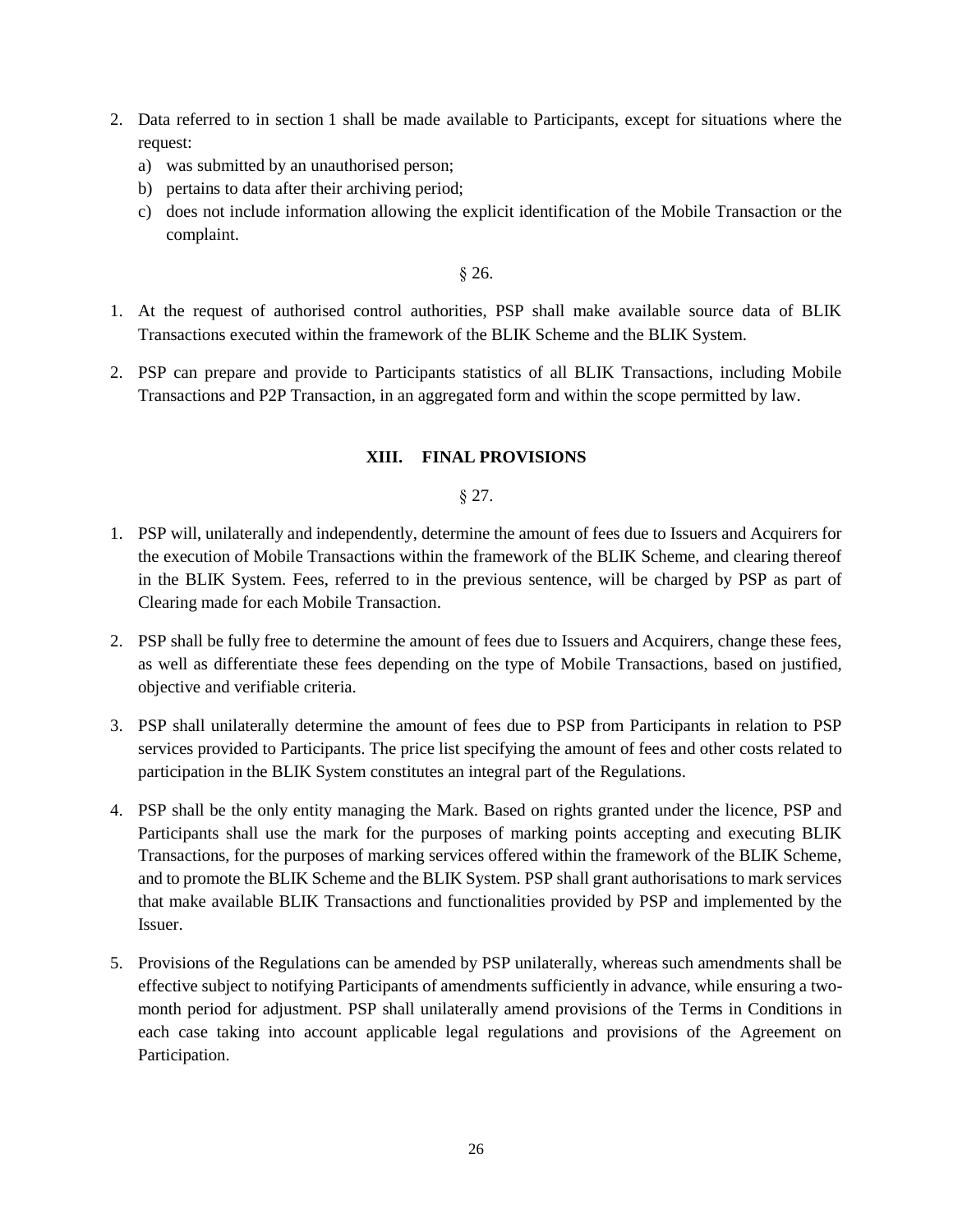- 6. Provisions of amended Regulations can be binding on the Participant and PSP before the expiry of the two-month adjustment period if the amendment to the Regulations refers to Participant's rights that are not in conflict with the rights of other Participants. Bounding the Participant and PSP by the amended version of the Regulations as specified in the previous sentence shall require concluding an appropriate annex to the Agreement on Participation.
- 7. Concluding the Agreement on Participation with PSP shall result in automatic inclusion of the Participant in the BLIK Payment Scheme and the BLIK Payment System, regardless of the date of concluding the Agreement.
- 8. Matters not regulated herein shall be governed by provisions of the Agreement on Participation and the Regulations, and appropriate provisions of universal law.

# **Part B – Regulations of the BLIK Payments System**

§ 1.

- 1. The BLIK payment system is a payment system within the meaning of the Act of 24 August 2001 on the settlement finality in payment and securities settlement systems and the rules for monitoring these systems (Journal of Laws No. 123, item 1351, as amended), operated by Polski Standard Płatności Sp. z o.o. as an operator of this payment system, closely linked with the BLIK Mobile Payment Scheme being a payment scheme within the meaning of the Act of 19 August 2011 on payment services (Journal of Laws No. 199, item 1175, as amended) operated by Polski Standard Płatności Sp. z o.o. as a payment organisation.
- 2. This document sets forth the principles of the functioning of the BLIK Payment System, and in particular, the principles for clearing and settlement in the BLIK System.
- 3. Capitalised terms used in this document, which are not defined separately herein, shall have the meaning defined in Part A – Regulations of the BLIK Payment Scheme.
- 4. Participants of the BLIK System are Participants of the BLIK Scheme who concluded the binding Agreement on Participation with PSP.

§ 2.

- 1. Mobile Transactions initiated and processed in the BLIK Scheme in accordance with the provisions of the Agreement on Participation and the Regulations of the BLIK Payment Scheme shall be subject to Clearing in the BLIK System.
- 2. The Mobile Transaction clearing module of the BLIK System generates, on working days, data sets for Clearing, covering Mobile Transactions authorised in the BLIK Scheme during the particular PSP Clearing Session, except for BLIK-C Transactions being returns received from the Cooperating Scheme that are subject to clearing in accordance with the procedure described in section 10.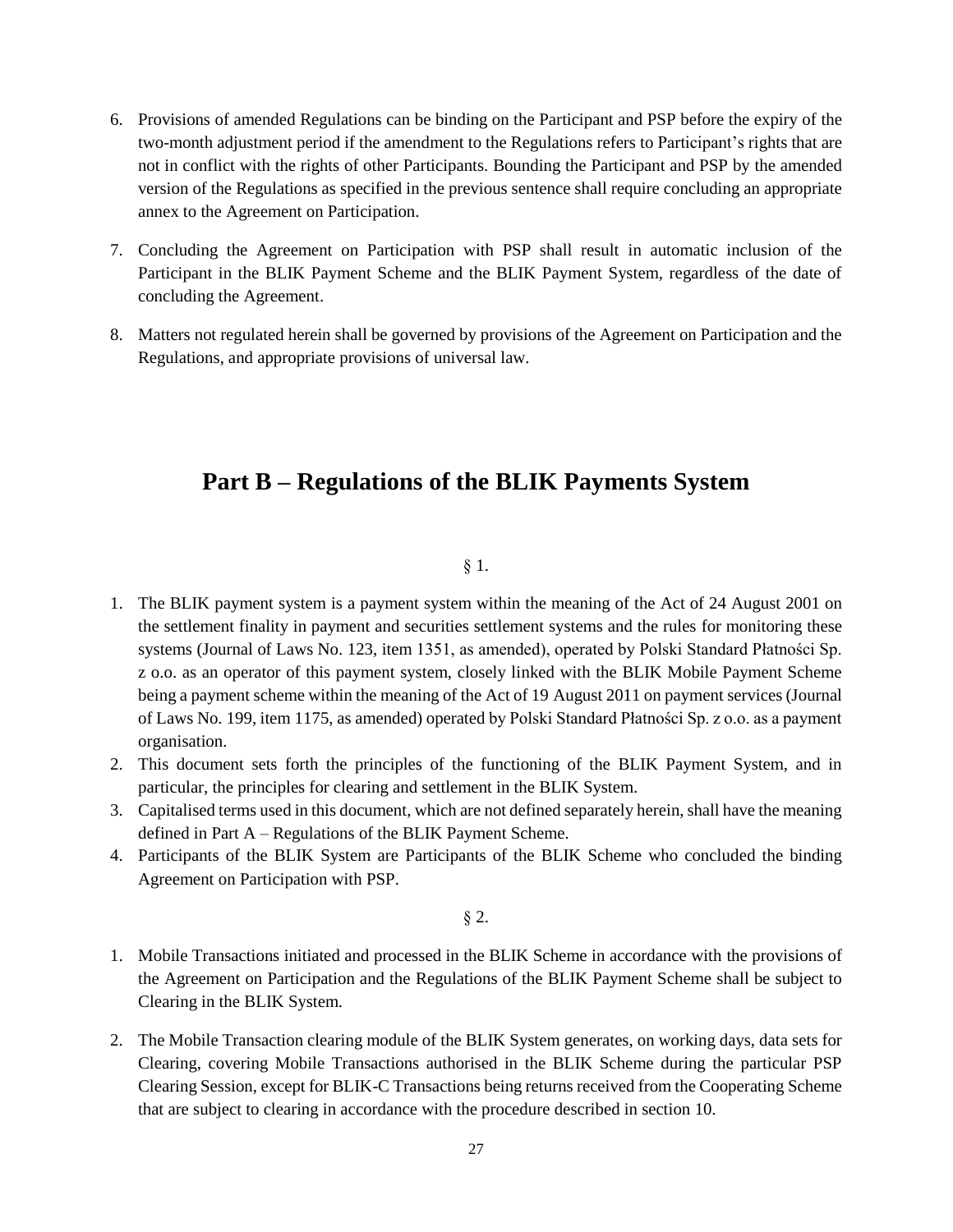- 3. The PSP Clearing Session shall be closed at 24:00 hours.
- 4. Mobile Transactions authorised in the BLIK Scheme on statutory holidays shall be included in the PSP Clearing Session subject to Clearing on the first working day following the statutory holiday or holidays, except for BLIK-C Transactions being returns received from the Cooperating Scheme that are subject to clearing in accordance with the procedure described in section 10.
- 5. Mobile Transactions are cleared in net amounts, taking into account fees due to Issuers and Acquirers. The amount of fees due to Issuers and Acquirers is determined in Appendix no. 2 to the Regulations.
- 6. On working days, PSP shall generate and make available to Participants clearing and reconciliation files including all Mobile Transactions qualifying for the particular PSP Clearing Session, pertaining only to particular Participants, including details of each Mobile Transaction.
- 7. Clearing and reconciliation files shall be made available immediately after the end of the PSP Clearing Session.
- 8. The Participant shall be obliged to verify the data included in clearing and reconciliation files, and immediately report any irregularities to PSP on working days.
- 9. Immediately after receiving the information on irregularities, PSP shall implement steps aimed at clarifying the situation, and if necessary, it will generate again and make available to Participants the clearing and reconciliation files.
- 10. BLIK-C Transactions being returns shall be qualified for the PSP Clearing Session after receiving from the Cooperating Scheme information on forwarding these transactions for clearing in the Cooperating Scheme.

§ 3.

- 1. The schedule of Clearing and Settlement events is presented in the Operational Procedure for Participants – Processing of clearing and reconciliation files.
- 2. The schedule referred to in section 1 shall be adjusted to the requirements of the technical specification prepared by KIR.

§ 4.

- 1. Settlement shall be performed using the ELIXIR system operated by KIR, based on the agreement pertaining to the use of the ELIXIR system concluded by and between the particular Participant and KIR, taking into consideration the provisions presented below.
- 2. Settlement orders submitted in the ELIXIR system by Participants of the BLIK System through PSP shall have the effect as the settlement order within the meaning of Article 1 point 12 of the Act of 24 August on settlement finality in payment and securities settlement systems and the rules for monitoring these systems (consolidated text: Journal of Laws of 2013, item 246).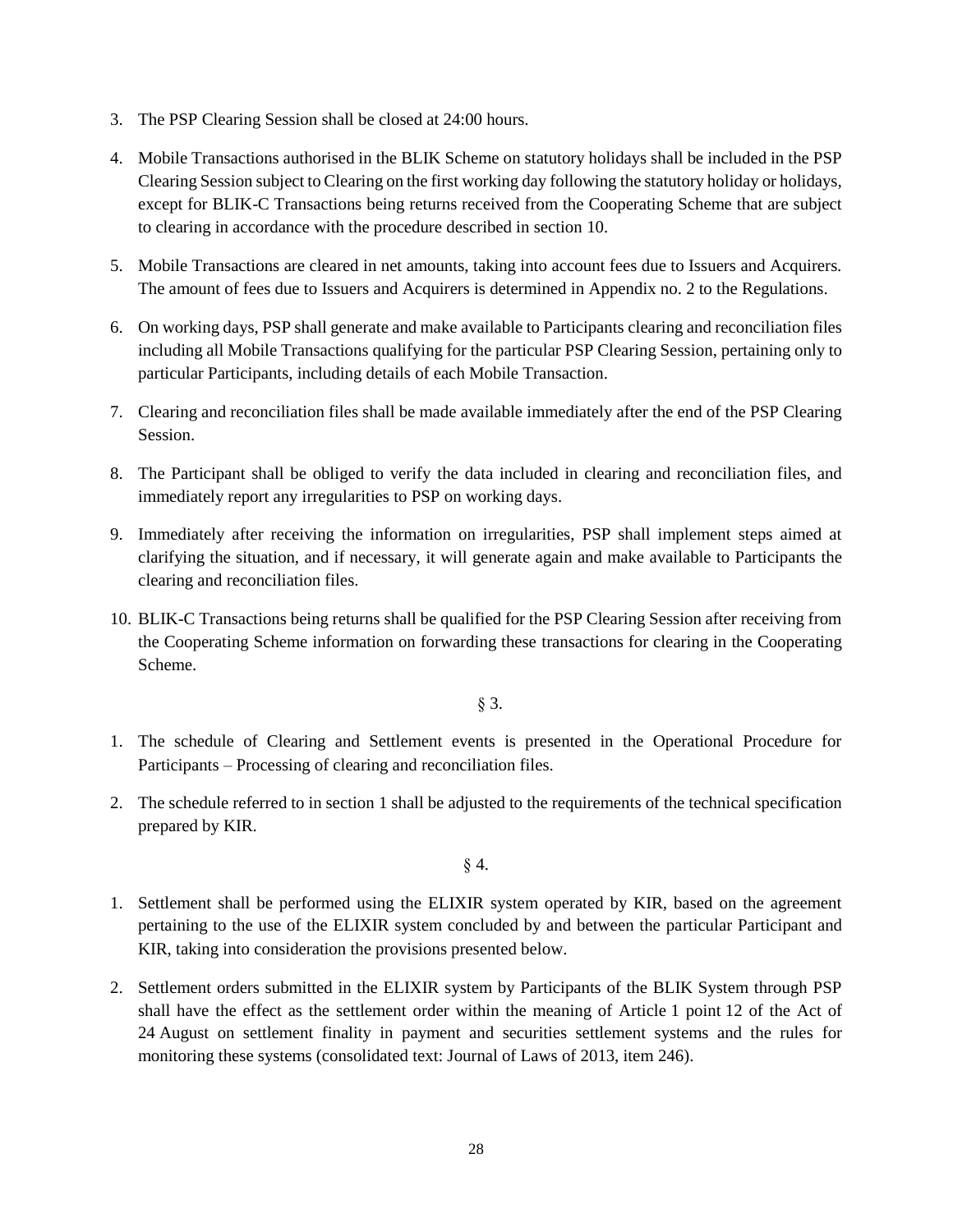- 3. Except for the situation described below, Settlement shall take place within one working day. In the case of errors occurring during the first or second session of the ELIXIR system on 24 December and on the last clearing day of each year, in at least one file submitted for clearing in the ELIXIR system, or inconsistency of transfer sums, Settlement shall take place on the next clearing day during the first session of the ELIXIR system, after PSP forwards to KIR correct files with liabilities related to the Clearing of Mobile Transactions for the previous clearing day, whereas Settlement of current liabilities related to Mobile Transaction Clearing for this subsequent clearing day shall be deferred to the second session of the ELIXIR system on this next day. PSP shall immediately notify Participants of the inability to carry out Settlement during the particular ELIXIR session.
- 4. Settlement in the ELIXIR system shall be carried out Monday to Friday excluding statutory holidays in the territory of the Republic of Poland. Mobile Transactions shall be processed in the hours specified in the "Schedule of clearing runs in electronic clearing systems of KIR S.A.":

a) during the first session;

b) during the second session in the case of triggering the Settlement guarantee mechanism or as a result of Settlement deferral referred to in section 3 above;

c) during the third session, in the case of errors occurring during the first session of the ELIXIR system, in at least one settlement file submitted for Settlement in the ELIXIR system, or inconsistency of transfer sums after PSP forwards the correct files again to KIR, except for 24 December and the last clearing day of the year, when correctly prepared files shall be processed during the first session on the next clearing day, in accordance with section 3 above.

- 5. Settlement shall be carried out in the bilateral model, using the Technical Account kept for PSP at a commercial bank.
- 6. Data for the purposes of Settlement forwarded by the BLIK System shall include information on the liabilities of each of the Issuers to the BLIK System and the receivables of each of the Acquirers and Cooperating Schemes due from the BLIK System, taking into account fees due to Issuers and Acquirers. In the case of Acquirers being Secured Agents, the data for the purposes of Settlement forwarded by the BLIK System shall include information on the liabilities of Secured Agents to the BLIK System or information on the receivables of Secured Agents due from the BLIK System, taking into account fees due to Issuers and Acquirers.
- 7. Based on Settlement data generated by the PSP System and relevant powers of attorney granted to KIR by the Issuer, KIR – on behalf of the Issuer – shall input the transfer order covering the liabilities of the Issuer to the BLIK System (single liability amount net), and in the case of the Issuer being the Securing Issuer – the transfer order covering the liabilities of Secured Agents to the BLIK System. During the same session, accounts of Acquirers, including Secured Agents and the Cooperating Scheme, will be credited with single transfers from the Technical Accounts.
- 8. Settlement shall take place during one session of the ELIXIR system. Funds shall not be retained by the bank maintaining the Technical Account.
- 9. The balance of the Technical Account before and after the PSP Clearing Session will be PLN zero.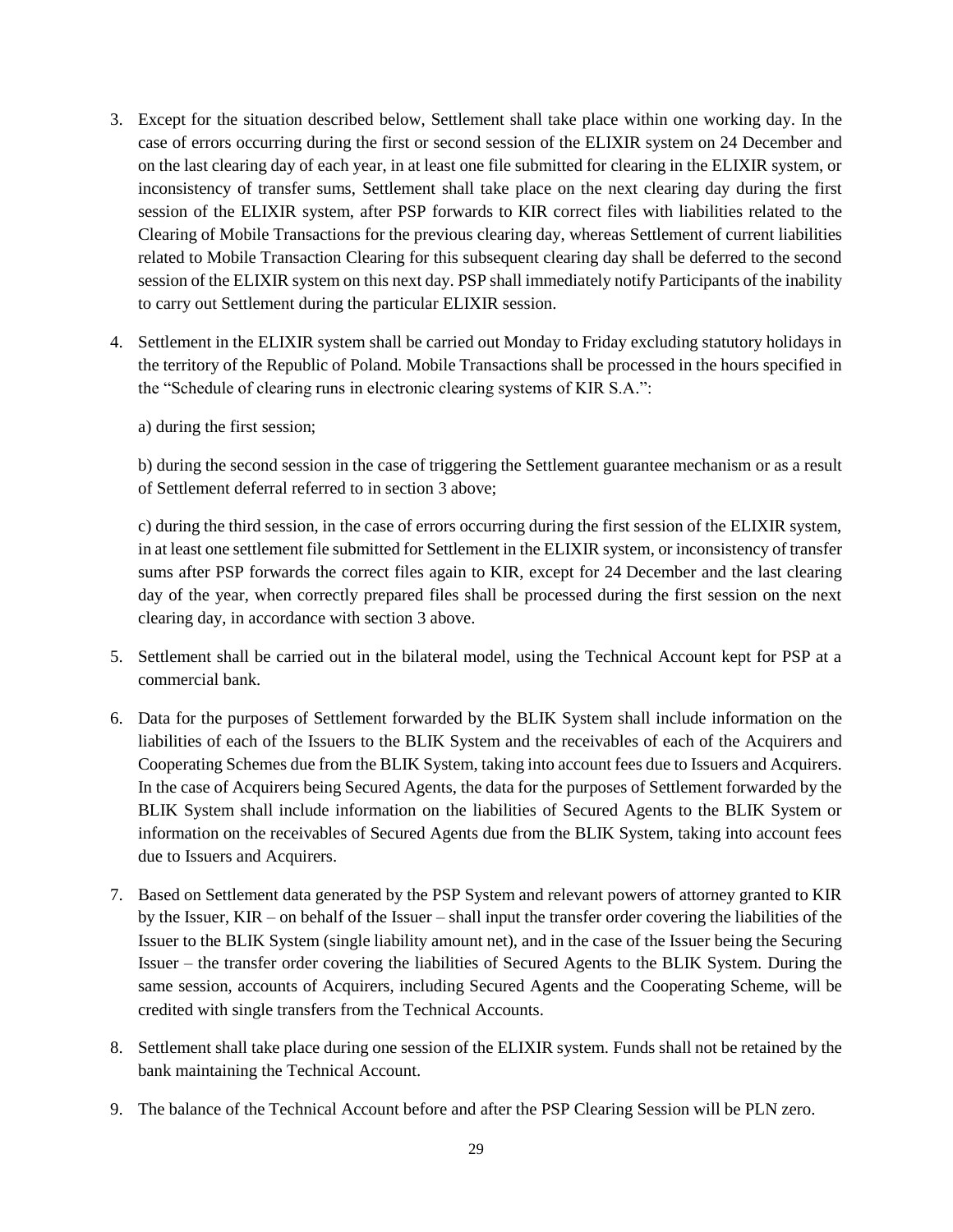- 10. In the case of triggering the Settlement guarantee due to insufficient funds on the account of the Issuer with the NBP and withdrawal of at least one transfer pertaining to the BLIK System from the ELIXIR system, all other orders generated by the BLIK System will also be withdrawn by KIR, and clearing in the first session of ELIXIR will not be performed. At the same time, PSP will block in the PSP System, the account of the Issuer that failed to ensure sufficient funds in the BLIK System, which will result in the Issuer's inability to execute further Mobile Transactions in the BLIK System. In the case of blocking the account of the Issuer being the Securing Issuer in the PSP System, the accounts of Secured Agents for whom the blocked Securing Issuer keeps accounts for the purposes of the processing of Mobile Transactions entered into the BLIK System by these Secured Agents, will be automatically blocked, as a result these Secured Agents will be unable to enter Mobile Transactions into the BLIK System. PSP shall immediately notify the NBP of blocking the account of the Participant in the PSP System and of triggering the settlement guarantee procedure.
- 11. Within the BLIK System, Participants being Issuers, including the Participants being Securing Issuers, shall guarantee making available funds for the purposes of Settlement if any of the Issuers, including the Issuer being the Securing Issuer, does not have sufficient funds for the purposes of Settlement.
- 12. For the purposes of Settlement during the sessions of the Elixir system referred to in section 10 above, PSP shall again prepare the data for the purposes of Settlement, while increasing the liabilities of remaining Issuers by the amount that was not covered by any of the Issuer, in accordance with the principles and template set forth in the Operational Procedure for Participants – Settlement Guarantee Processing, and KIR shall enter new transfer orders to the ELIXIR system on behalf of the Issuer(s).
- 13. If any of the Issuers responsible for covering the liabilities of another Issuer(s) fails to provide cash to cover the liabilities of another Issuer(s) within the framework of the Settlement during the second session of the Elixir system, the Mobile Transaction will not be subject to Settlement. In such case, direct bilateral clearing between Issuers and Acquirers and the Cooperating Scheme shall take place, of which the NBP will be informed. PSP shall prepare individual reports constituting payment orders, based on which Issuers shall conduct bilateral clearing with other Participants. In the event of initiating the bilateral clearing process, Issuers shall be obliged to make, in accordance with PSP orders, transfers in the ELIXIR system, in the amounts and to the Acquirers, including Secured Agents, or to the Cooperating Scheme, or to other Issuers, whose Users executed Mobile Transactions input into the BLIK System by Secured Agents, or to make, in accordance with PSP orders, clearing on accounts kept by these Issuers as Securing Issuers for Secured Agents.
- 14. The Issuer who failed to ensure sufficient funds, including the Securing Issuer, undertakes to immediately reimburse other Issuers, including Securing Issuers, for the equivalent of all amounts paid by these Issuers, plus statutory interest.
- 15. Detailed rules for using the Settlement Guarantee are set forth in the Operational Procedure for Participants – Settlement Guarantee Processing.

§ 5.

Matters not regulated herein shall be governed by provisions of the Agreement on Participation and the Regulations of the BLIK Payment Scheme, and appropriate provisions of universal law.